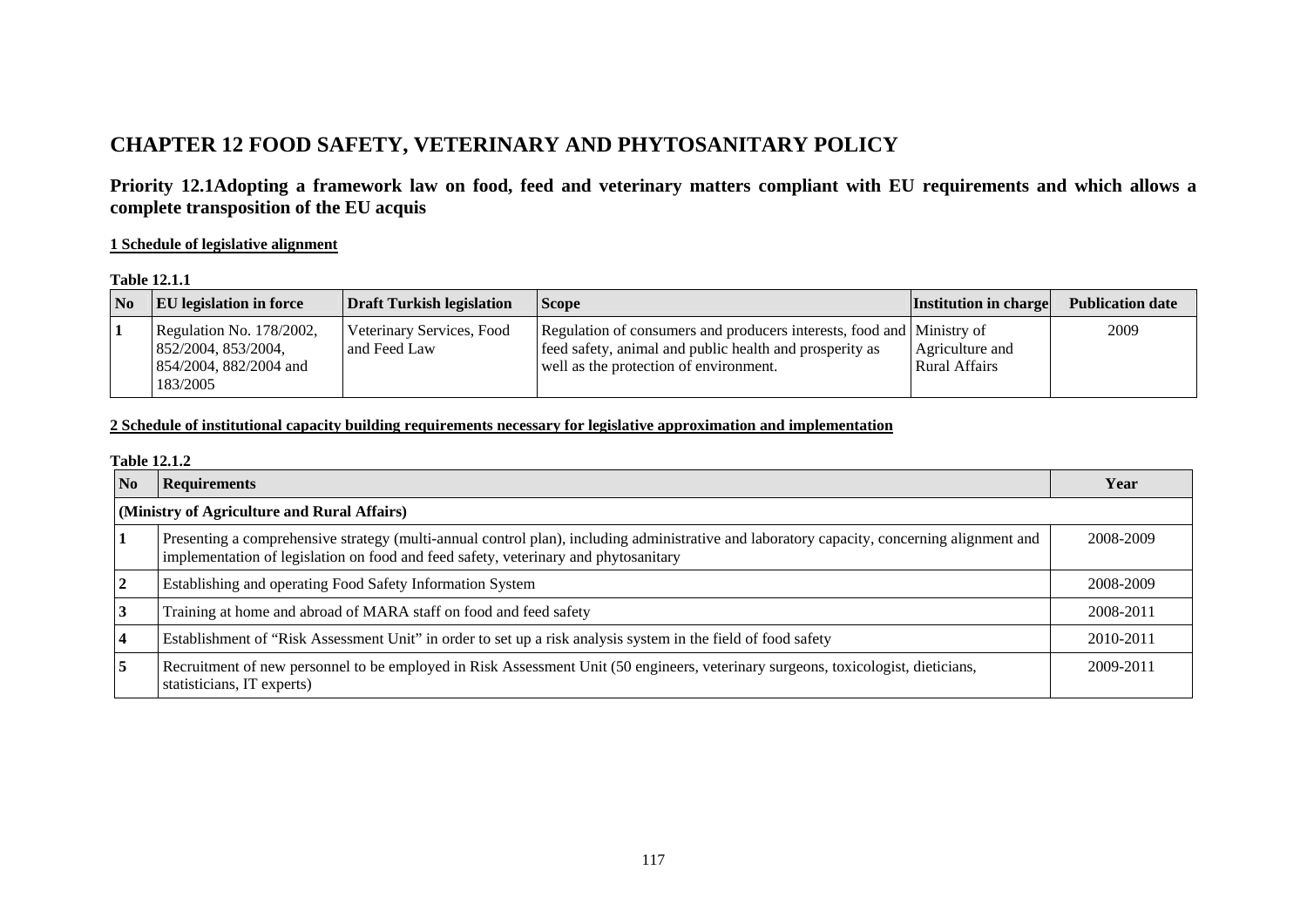| <b>Table 12.1.3</b><br>(Euro)                                                                                                           |           |                        |                   |              |              |
|-----------------------------------------------------------------------------------------------------------------------------------------|-----------|------------------------|-------------------|--------------|--------------|
| <b>Requirements (Ministry of Agriculture and Rural</b><br>Affairs)                                                                      | Year      | <b>National Budget</b> | <b>EU</b> sources | <b>Other</b> | <b>Total</b> |
| <b>I-Investment</b>                                                                                                                     |           |                        |                   |              |              |
| Establishment and Operation of Food Safety<br>Information System including Rapid Alert System                                           | 2009      | 400,000                |                   |              | 400,000      |
| Revision of current information network for risk<br>assessment                                                                          | 2010      | 100,000                |                   |              | 100,000      |
| Procurement of devices and equipment for Risk<br>Assessment Unit                                                                        | 2010      | 300,000                |                   |              | 300,000      |
| II- Legislative approximation and implementation                                                                                        |           |                        |                   |              |              |
| - Personnel                                                                                                                             |           |                        |                   |              |              |
| Contribution rate of panellists to be assigned in risk<br>assessment                                                                    | 2010-2011 | 100,000                |                   |              | 100,000      |
| - Training                                                                                                                              |           |                        |                   |              |              |
| Training of Ministerial staff on preparation of the<br>comprehensive strategy (multi-annual control plan)<br>and on food safety system. | 2009-2010 | 212,000                |                   |              | 212,000      |
| Training of personnel to be employed in Risk<br>Assessment Unit                                                                         | 2010-2011 | 400,000                |                   |              | 400,000      |
| - Consultancy                                                                                                                           |           |                        |                   |              |              |
| Consultancy on Food Safety Information System<br>(FSIS)                                                                                 | 2008-2010 | 312,000                |                   |              | 312,000      |
| - Translation                                                                                                                           |           |                        |                   |              |              |
| - Other                                                                                                                                 |           |                        |                   |              |              |
| <b>Total</b>                                                                                                                            |           | 1,824,000              |                   |              | 1,824,000    |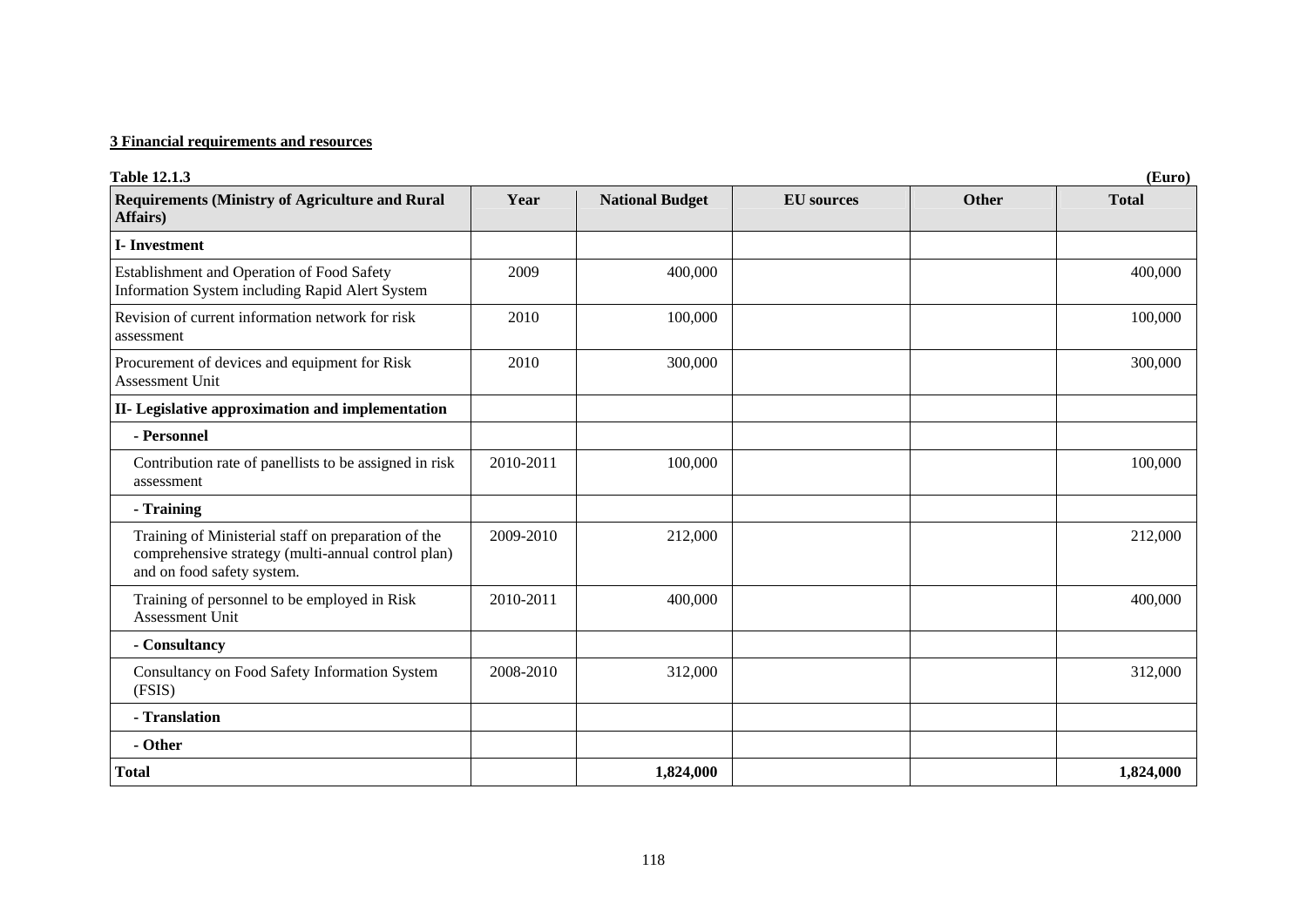**Priority 12.2 Ensuring the operationality of the system for the identification and registration of bovines and registration of their movement in compliance with the EU acquis and start the implementation of an appropriate system for sheep and goats in order to trace movements** 

## **1 Schedule of legislative alignment**

#### **Table 12.2.1**

| N <sub>0</sub> | <b>EU</b> legislation in force                                                                              | <b>Draft Turkish legislation</b>               | <b>Scope</b>                                                                                                                             | <b>Institution in charge</b>                    | <b>Publication date</b> |
|----------------|-------------------------------------------------------------------------------------------------------------|------------------------------------------------|------------------------------------------------------------------------------------------------------------------------------------------|-------------------------------------------------|-------------------------|
|                | Directive No. $92/102/EC$<br>Regulation No. 21/2004, and <i>I</i> Identification, Registration<br>1505/2006 | and Monitoring of Ovine and<br>Caprine Animals | Implementing Regulation on Ensuring registration and identification of ovine and<br>caprine animals and controls to be made on the issue | Ministry of<br>Agriculture and<br>Rural Affairs | 2009                    |

## **2 Schedule of institutional capacity building requirements necessary for legislative approximation and implementation**

#### **Table 12.2.2**

| N <sub>0</sub>                              | <b>Requirements</b>                                                             | Year      |  |
|---------------------------------------------|---------------------------------------------------------------------------------|-----------|--|
| (Ministry of Agriculture and Rural Affairs) |                                                                                 |           |  |
|                                             | Identification of ovine and caprine animals                                     | 2010-2011 |  |
| <u>2</u>                                    | Setting up a database for recording and monitoring of ovine and caprine animals | 2010-2011 |  |
|                                             | Recruitment of 4 IT experts to operate the system                               | 2009-2011 |  |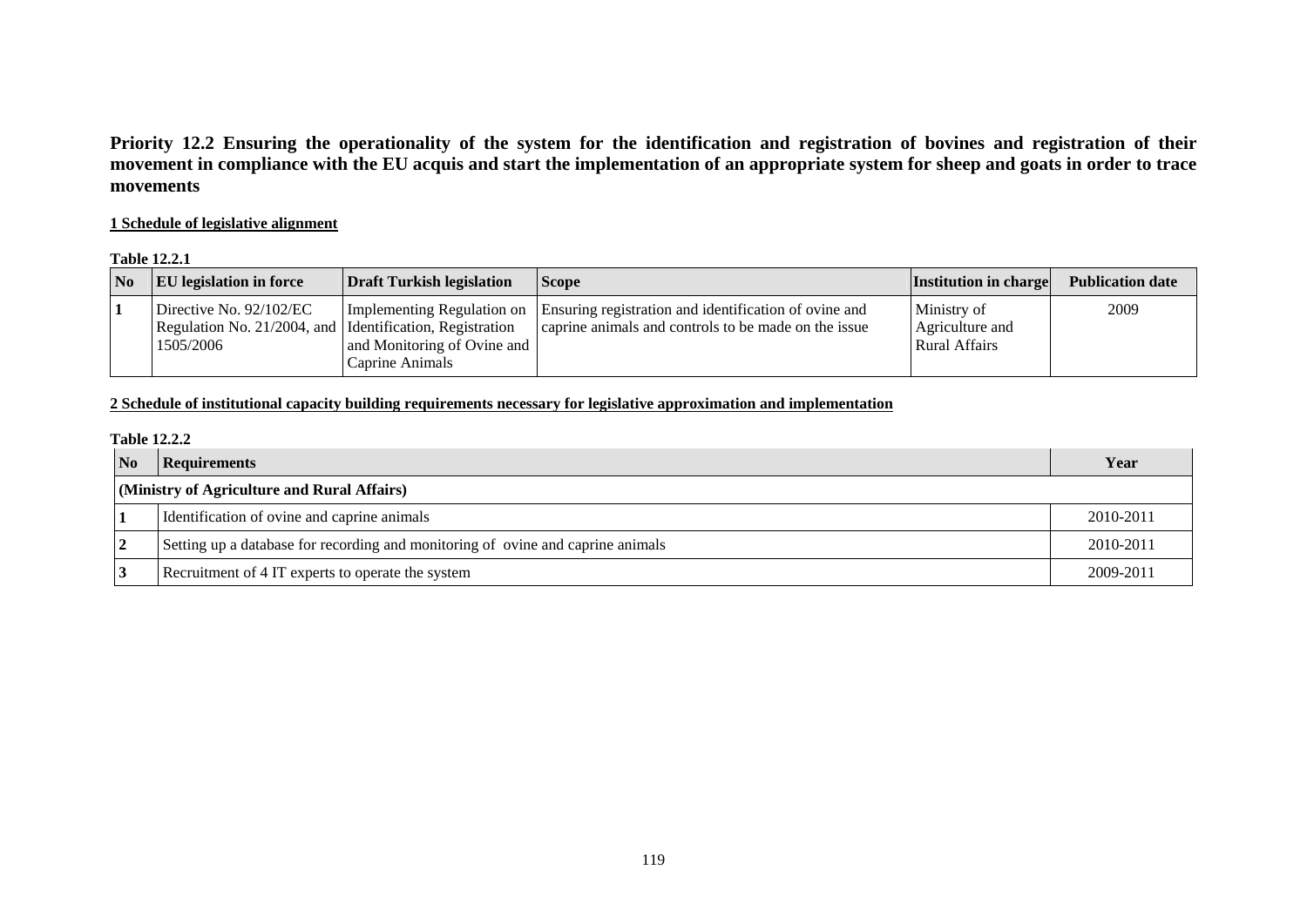| <b>Table 12.2.3</b>                                                                                                                        |           |                        |                   |              | (Euro)       |
|--------------------------------------------------------------------------------------------------------------------------------------------|-----------|------------------------|-------------------|--------------|--------------|
| <b>Requirements (Ministry of Agriculture and Rural</b><br>Affairs) $1$                                                                     | Year      | <b>National Budget</b> | <b>EU</b> sources | <b>Other</b> | <b>Total</b> |
| <b>I</b> -Investment                                                                                                                       |           |                        |                   |              |              |
| Procurement of ear tags for ovine and caprine animals                                                                                      | 2009-2011 | 5,525,000              | 16,575,000        |              | 22,100,000   |
| II- Legislative approximation and implementation                                                                                           |           |                        |                   |              |              |
| - Personnel                                                                                                                                |           |                        |                   |              |              |
| Recruitment of 4 IT experts                                                                                                                | 2009-2011 | 200,000                |                   |              | 200,000      |
| - Training                                                                                                                                 |           |                        |                   |              |              |
| - Consultancy                                                                                                                              |           |                        |                   |              |              |
| Technical Assistance 1: Developing a data base and<br>software with the aim of registration and monitoring<br>of ovine and caprine animals | 2009-2011 | 220,000                | 1,980,000         |              | 2,200,000    |
| Technical Assistance 2: Information campaigns for<br>ear tagging of sheep and goats                                                        | 2009-2011 | 380,000                | 3,420,000         |              | 3,800,000    |
| - Translation                                                                                                                              |           |                        |                   |              |              |
| - Other                                                                                                                                    |           |                        |                   |              |              |
| <b>Total</b>                                                                                                                               |           | 6,325,000              | 21,975,000        |              | 28,300,000   |

<span id="page-3-0"></span><sup>&</sup>lt;sup>1</sup> To be financed by the project titled "Ear Tagging and Vaccination of Sheep and Goats - TR 08.02.08" proposed under Pre-Accession Financial Assistance 2008 Programme.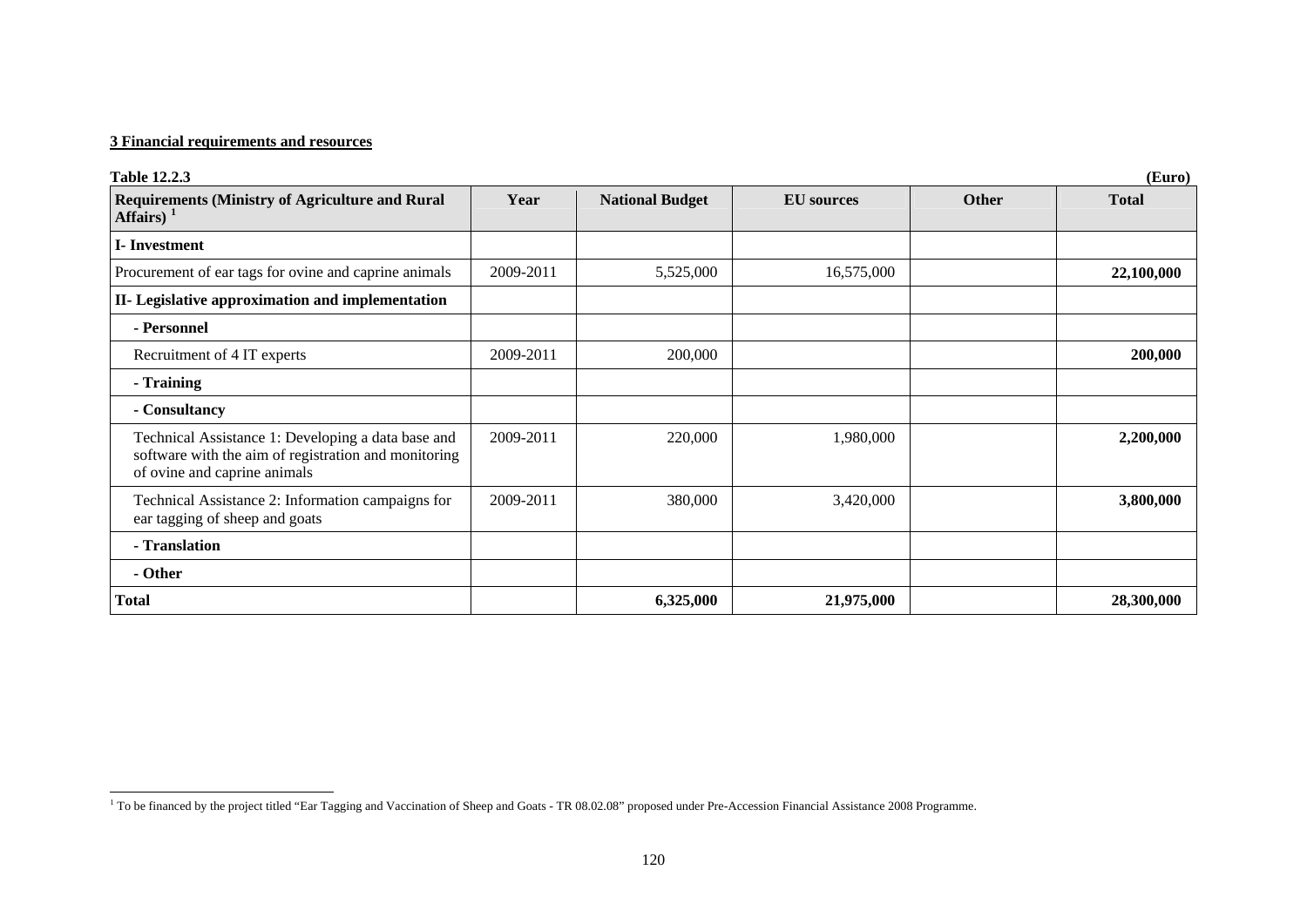# **Priority 12.3 Taking the necessary measures to allow the Thrace region to be recognised by the World Organisation on Animal Health as a foot-and-mouth disease-free zone with vaccination**

## **1 Schedule of legislative alignment**

#### **Table 12.3.1**

| $\overline{\mathbf{N}}$ | <b>EU</b> legislation in force | <b>Draft Turkish legislation</b>                                     | <i>Scope</i>                                                                                                                                                                                                                                                                    | <b>Institution in charge</b>                           | <b>Publication date</b> |
|-------------------------|--------------------------------|----------------------------------------------------------------------|---------------------------------------------------------------------------------------------------------------------------------------------------------------------------------------------------------------------------------------------------------------------------------|--------------------------------------------------------|-------------------------|
|                         | Directive No. 2003/85/EC       | <b>Control Measures for Foot-</b><br>and-Mouth Disease $\frac{2}{3}$ | Implementing Regulation on Laying down minimum control measures to be taken in<br>case of an outbreak, irrespective of the type of the virus,<br>and protective measures to increase the awareness and<br>preparedness of the farmer community and the competent<br>authorities | Ministry of<br>Agriculture and<br><b>Rural Affairs</b> | 2009                    |

## **2 Schedule of institutional capacity building requirements necessary for legislative approximation and implementation**

Institutional capacity building requirement is mentioned in Table 12.5.2.

## **3 Financial requirements and resources**

Financial requirement is mentioned in Table 12.5.3.

<span id="page-4-0"></span><sup>&</sup>lt;sup>2</sup> It is also mentioned under "Priority 12.5. Adopting control measures for animal diseases and set up eradication plans where this is justified by the animal health situation"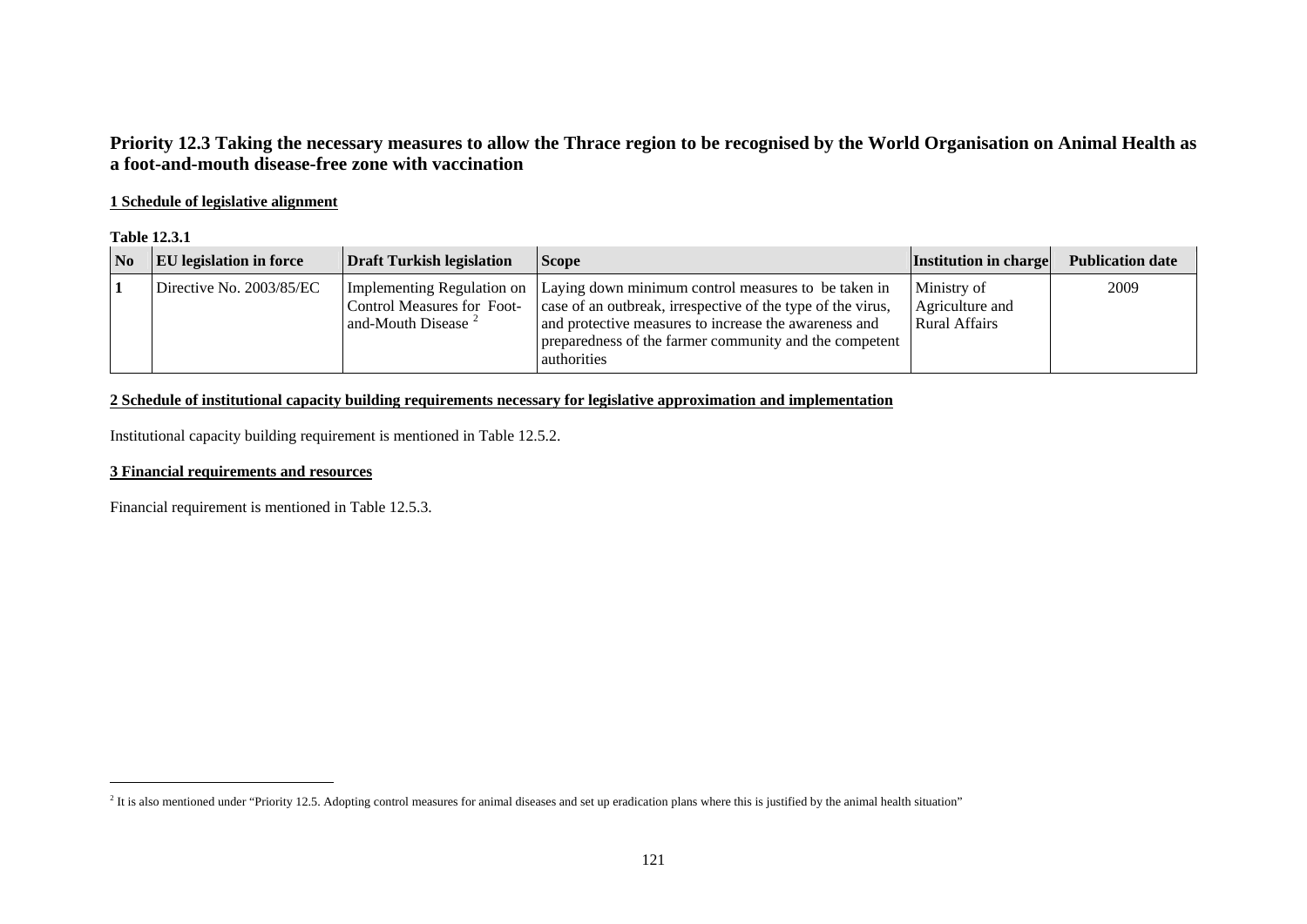# **Priority 12.4 Classifying all agri-food establishments by category based on the EU acquis and prepare a National Programme for upgrading those establishments**

## **1 Schedule of legislative alignment**

#### **Table 12.4.1**

| N <sub>0</sub> | <b>EU</b> legislation in force          | Draft Turkish legislation             | <b>Scope</b>                                           | <b>Institution in charge</b>                           | <b>Publication date</b> |
|----------------|-----------------------------------------|---------------------------------------|--------------------------------------------------------|--------------------------------------------------------|-------------------------|
|                | Regulation No. 852/2004<br>and 853/2004 | Implementing Regulation on<br>Hygiene | Identification of hygiene standards for establishments | Ministry of<br>Agriculture and<br><b>Rural Affairs</b> | 2009                    |

### **2 Schedule of institutional capacity building requirements necessary for legislative approximation and implementation**

#### **Table 12.4.2**

| <b>No</b> | <b>Requirements</b>                                                                                                      | Year      |  |
|-----------|--------------------------------------------------------------------------------------------------------------------------|-----------|--|
|           | (Ministry of Agriculture and Rural Affairs)                                                                              |           |  |
|           | Preparing a National Plan with a view to upgrading Dairy, Meat, Fisheries Products and Animal-by products establishments | 2010-2011 |  |
|           | Elaboration of the list of establishments to be approved                                                                 | 2008-2009 |  |

### **3 Financial requirements and resources**

No financial requirement is envisaged under this priority at this stage.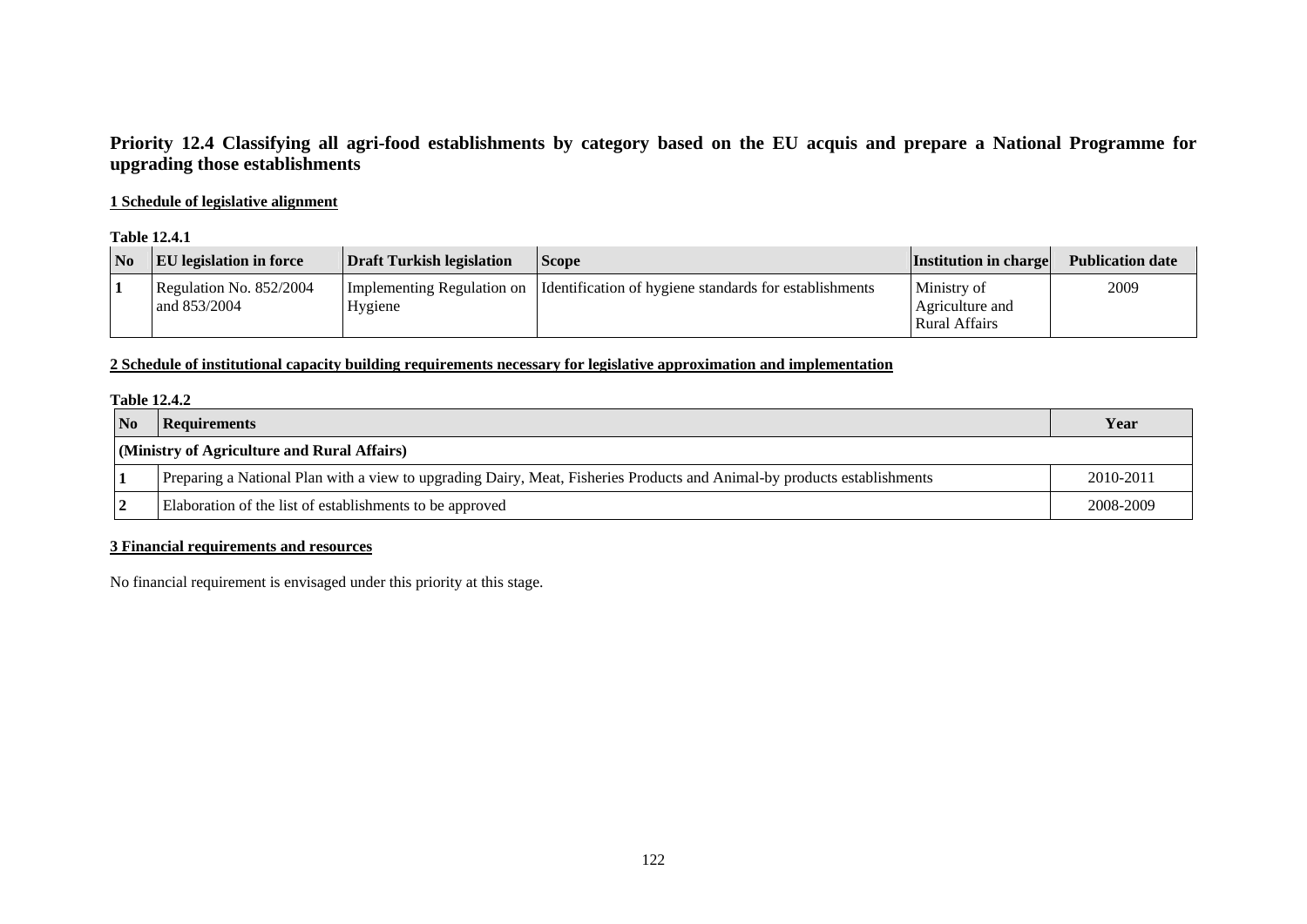# **Priority 12.5 Adopting control measures for animal diseases and set up eradication plans where this is justified by the animal health situation**

### **1 Schedule of legislative alignment**

#### **Table 12.5.1**

| $\bf No$       | <b>EU</b> legislation in force                                                                                                                                                | <b>Draft Turkish legislation</b>                                                                                  | <b>Scope</b>                                                                                                                                                                                                                                         | <b>Institution in charge</b>                           | <b>Publication date</b> |
|----------------|-------------------------------------------------------------------------------------------------------------------------------------------------------------------------------|-------------------------------------------------------------------------------------------------------------------|------------------------------------------------------------------------------------------------------------------------------------------------------------------------------------------------------------------------------------------------------|--------------------------------------------------------|-------------------------|
| 1              | Directive No. 82/66/EEC                                                                                                                                                       | <b>Implementing Regulation</b><br>laying down the Measures<br>for the Control of Newcastle<br>Disease             | Identification of the measures to be taken in case of an<br>outbreak of Newcastle disease                                                                                                                                                            | Ministry of<br>Agriculture and<br><b>Rural Affairs</b> | 2009                    |
| $\overline{2}$ | Directive No. 2003/85/EC                                                                                                                                                      | Implementing Regulation on<br><b>Control Measures for Foot</b><br>and Mouth Disease <sup>3</sup>                  | Laying down minimum control measures to be taken in<br>case of an outbreak, irrespective of the type of the virus,<br>and protective measures to increase the awareness and<br>preparedness of the farmer community and the competent<br>authorities | Ministry of<br>Agriculture and<br><b>Rural Affairs</b> | 2009                    |
| 3              | Directive No. 64/432/EEC,<br>77/391/EECand 78/52/EEC<br><b>Commission Regulation</b><br>No.535/2002                                                                           | <b>Implementing Regulation on</b><br>the Measures to be taken for<br>the Control of Bovine<br><b>Tuberculosis</b> | Identification of the measures to be taken in order to<br>control and eradicate tuberculosis in our territory and to<br>provide our territory with the status of officially free from<br>tuberculosis                                                | Ministry of<br>Agriculture and<br>Rural Affairs        | 2009                    |
| $\overline{4}$ | Directive No. 64/432/EEC,<br>78/52/EEC and 91/68/EEC<br>Council Decision No.<br>90/242/EEC<br>Commission Regulation No.<br>535/2002<br>Commission Decision No.<br>2004/226/EC | Implementing Regulation on<br>the Measures to be taken for<br>the Control of Bovine<br><b>Brucellosis</b>         | Identification of the measures to be taken in order to<br>control and eradicate brucellosis in our territory and to<br>provide our territory with the status of officially free from<br><b>brucellosis</b>                                           | Ministry of<br>Agriculture and<br><b>Rural Affairs</b> | 2009                    |
| 5              | Directive No. 64/432/EEC<br>and 78/52/EEC                                                                                                                                     | Implementing Regulation on<br>the Measures to be taken for<br>the Control of Enzootic<br>Leucosis in Cattle       | Identification of the measures to be taken in order to<br>control and eradicate enzootic leucosis in our territory and<br>to provide our territory with the status of officially free<br>from enzootic leucosis                                      | Ministry of<br>Agriculture and<br><b>Rural Affairs</b> | 2009                    |

<span id="page-6-0"></span><sup>&</sup>lt;sup>3</sup> It is also mentioned under "Priority 12.3. Taking the necessary measures to allow the Thrace region to be recognised by the World Organisation on Animal Health as a foot-and-mouth disease-free zone with vaccination"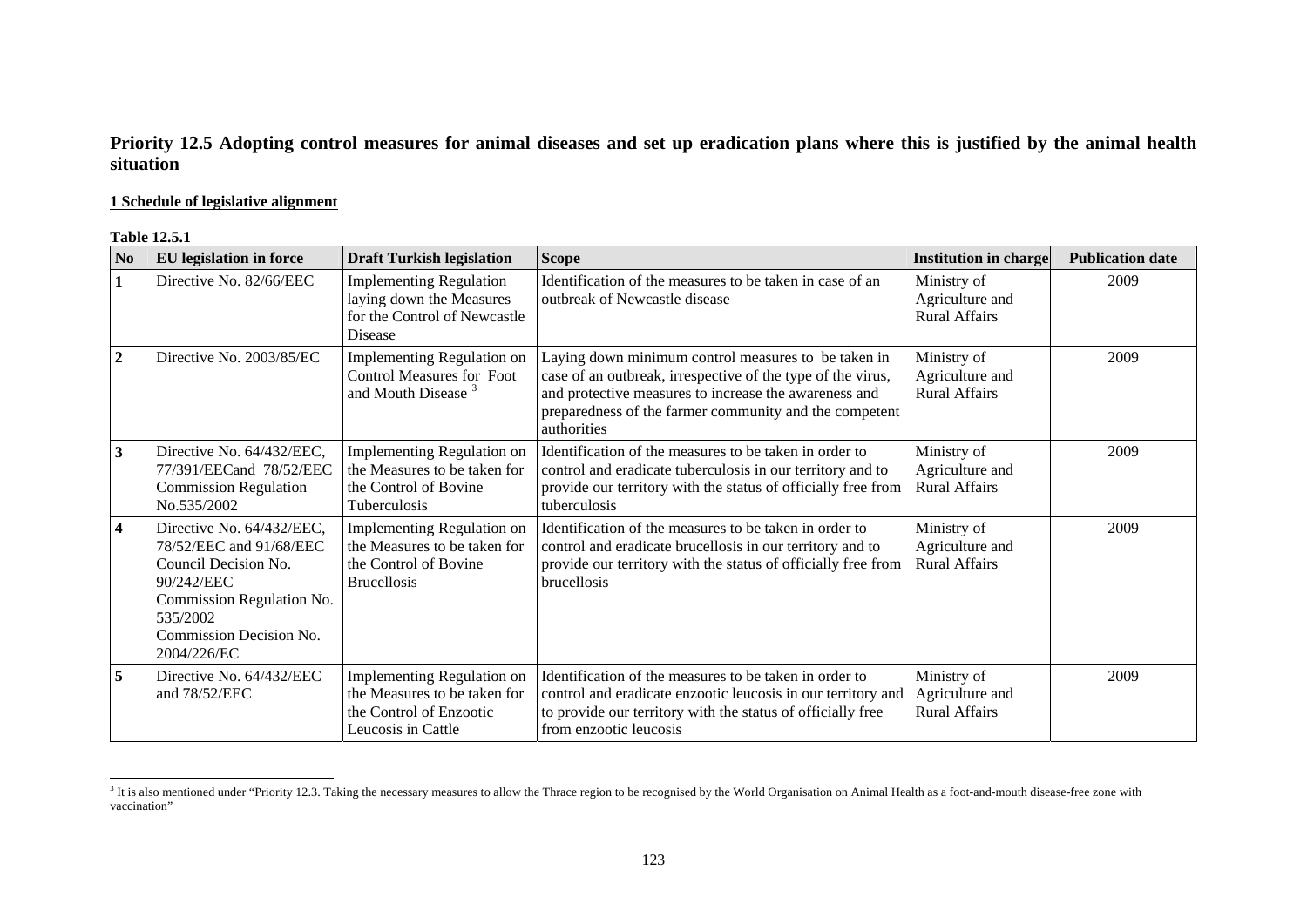|  |  | Table 12.5.1 (Continued) |
|--|--|--------------------------|
|--|--|--------------------------|

| N <sub>0</sub> | <b>EU</b> legislation in force                                                        | <b>Draft Turkish legislation</b>                                                                                                                                                                                                                                                                      | <b>Scope</b>                                                                                                                                                                                                                                                                       | Institution in charge                                  | <b>Publication date</b> |
|----------------|---------------------------------------------------------------------------------------|-------------------------------------------------------------------------------------------------------------------------------------------------------------------------------------------------------------------------------------------------------------------------------------------------------|------------------------------------------------------------------------------------------------------------------------------------------------------------------------------------------------------------------------------------------------------------------------------------|--------------------------------------------------------|-------------------------|
| 6              | Directive No. 2006/88/EC<br>Commission Decision No.<br>1999/567/EC and<br>2003/390/EC | <b>Implementing Regulation</b><br><b>Introducing Minimum</b><br>Measures for the Control of<br><b>Certain Diseases Affecting</b><br>Bivalve Molluscs and<br>relating to the Animal<br><b>Health Conditions Governing</b><br>the Placing on the Market of<br>these Aquaculture Animals<br>and Products | Minimum measures to be taken for the control of certain<br>diseases affecting bivalve molluscs and identification of<br>the animal health conditions governing the placing on the<br>market of these aquaculture animals and products                                              | Ministry of<br>Agriculture and<br><b>Rural Affairs</b> | 2009                    |
| $\overline{7}$ | Directive No. 2000/75/EC                                                              | <b>Implementing Regulation</b><br>Laying Down the Specific<br>Provisions for the Control<br>and Eradication of<br><b>Bluetongue Disease</b>                                                                                                                                                           | Identification of the rules and measures for the control and<br>eradication of Bluetongue Disease                                                                                                                                                                                  | Ministry of<br>Agriculture and<br><b>Rural Affairs</b> | 2009                    |
| 8              | Directive No. 92/119/EEC<br>Commission Decision No.<br>2000/428/EC                    | <b>Implementing Regulation</b><br>Laying down the Measures<br>for the Control of Rinderpest,<br>Peste des Petits Ruminants,<br>Swine Vesicular Disease,<br>Epizootic Haemorrhagic<br>Disease of Deer, Sheep and<br>Goat Pox, Vesicular<br>Stomatitis, Lumpy Skin<br>Disease and Rift Valley<br>Fever  | Identification of the measures to be taken in the event of<br>an outbreak of rinderpest, peste des petits ruminants,<br>swine vesicular disease, epizootic haemorrhagic disease of<br>deer, sheep and goat pox, vesicular stomatitis, lumpy skin<br>disease, and Rift valley fever | Ministry of<br>Agriculture and<br><b>Rural Affairs</b> | 2009                    |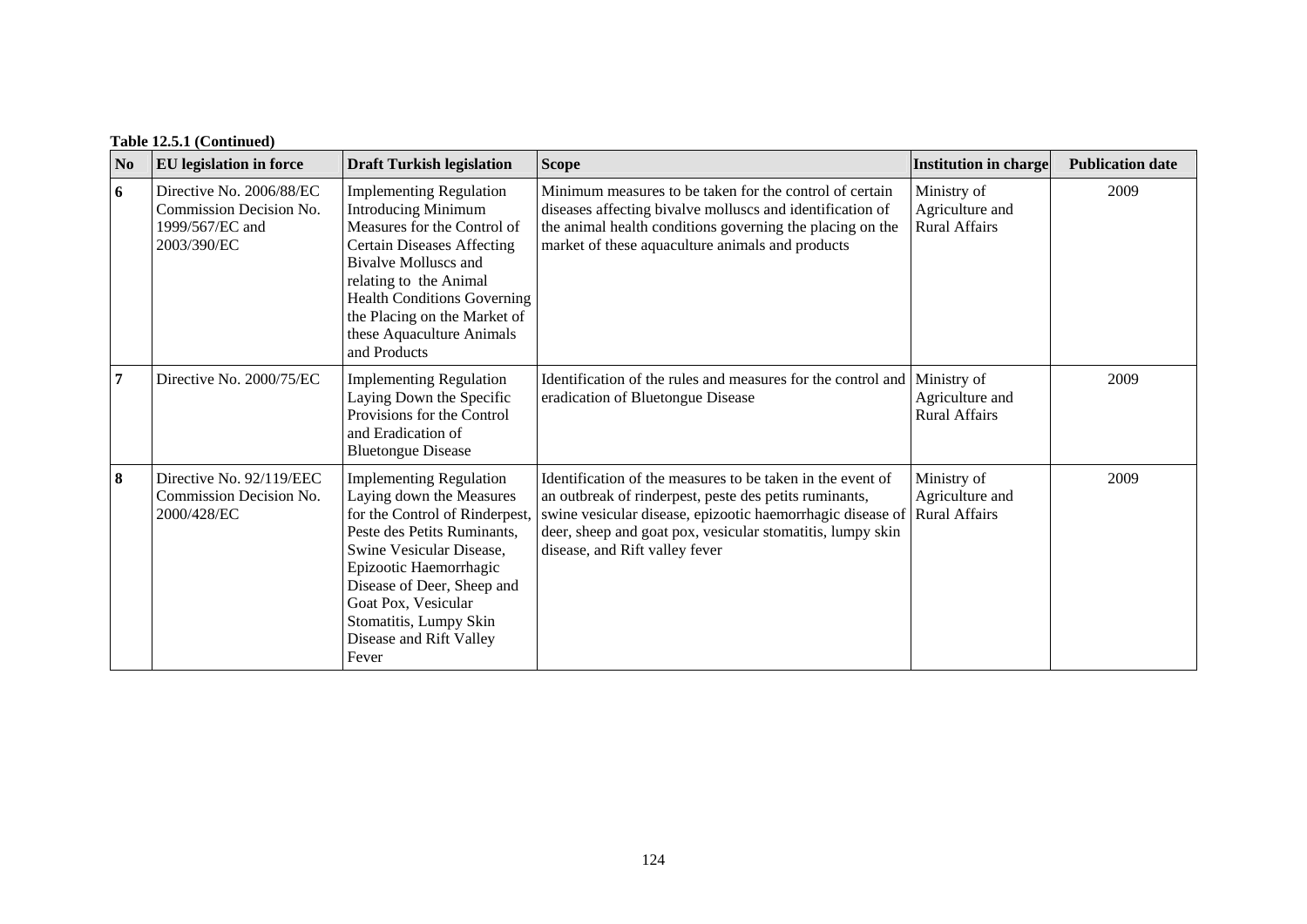| Table 12.5.1 (Continued) |  |
|--------------------------|--|
|--------------------------|--|

| N <sub>0</sub> | <b>EU</b> legislation in force                                                                            | <b>Draft Turkish legislation</b>                                                                                                                                                                                                            | <b>Scope</b>                                                                                                                                                                                                                                                                     | <b>Institution in charge</b>                           | <b>Publication date</b> |
|----------------|-----------------------------------------------------------------------------------------------------------|---------------------------------------------------------------------------------------------------------------------------------------------------------------------------------------------------------------------------------------------|----------------------------------------------------------------------------------------------------------------------------------------------------------------------------------------------------------------------------------------------------------------------------------|--------------------------------------------------------|-------------------------|
| 9              | Directive No. 2006/88/EC<br>Commission Decision No.<br>2003/466/EC                                        | <b>Implementing Regulation</b><br><b>Introducing Minimum</b><br>Measures for the Control of<br>Certain Fish Diseases and<br>Laying down the Conditions<br>of Animal Health for the<br>Placing on the Market of Fish<br>and Fishery Products | Identification of the minimum measures for the control of<br>certain fish diseases and laying down the animal health<br>conditions for the placing on the market of fish and<br>fishery products                                                                                 | Ministry of<br>Agriculture and<br><b>Rural Affairs</b> | 2009                    |
| <b>10</b>      | Directive No. 82/894/EEC,<br>64/432/EEC, 91/68/EEC,<br>92/119/EEC and 95/70/EC<br>Regulation No. 999/2001 | Implementing Regulation on<br>Notification of Animal<br>Diseases                                                                                                                                                                            | Identification of the rules that should be complied with for<br>the notification of animal diseases notification of which<br>are compulsory                                                                                                                                      | Ministry of<br>Agriculture and<br><b>Rural Affairs</b> | 2009                    |
| 11             | Directive No. 92/35/EEC                                                                                   | <b>Implementing Regulation on</b><br><b>Control Rules and Measures</b><br>to Combat with African<br><b>Horse Sickness</b>                                                                                                                   | Identification of the control rules and measures to combat<br>with African horse sickness                                                                                                                                                                                        | Ministry of<br>Agriculture and<br><b>Rural Affairs</b> | 2009                    |
| 12             | Directive No. 2002/60/EC<br>Commission Decision No.<br>2003/422/EC                                        | Implementing Regulation on<br><b>Control Measures to Combat</b><br>with African Swine Fever                                                                                                                                                 | Identification of the measures to be implemented to<br>combat with African swine fewer within the borders of the<br>Turkish Republic                                                                                                                                             | Ministry of<br>Agriculture and<br><b>Rural Affairs</b> | 2009                    |
| 13             | Directives No. 2001/89/EC<br>Commission Decision No.<br>2002/106/EC                                       | <b>Implementing Regulation on</b><br><b>Control Measures to Combat</b><br>with Classical Swine Fever                                                                                                                                        | Identification of the measures to be implemented to<br>combat with classical swine fewer within the borders of<br>the Turkish Republic                                                                                                                                           | Ministry of<br>Agriculture and<br><b>Rural Affairs</b> | 2009                    |
| 14             | Regulation No. 98/58/EC,<br>2006/778/EC, 1999/74/EC,<br>2002/4/EC, 91/629/EEC and<br>91/630/EEC           | Implementing Regulation on<br>the Welfare of Farm Animals                                                                                                                                                                                   | Determination of the minimum standards for the<br>management and husbandry conditions of farm animals<br>kept for their products and service, taking into account<br>their species, growth, adaptation and domesticity and<br>physiological and ethiological needs and behaviour | Ministry of<br>Agriculture and<br><b>Rural Affairs</b> | 2009                    |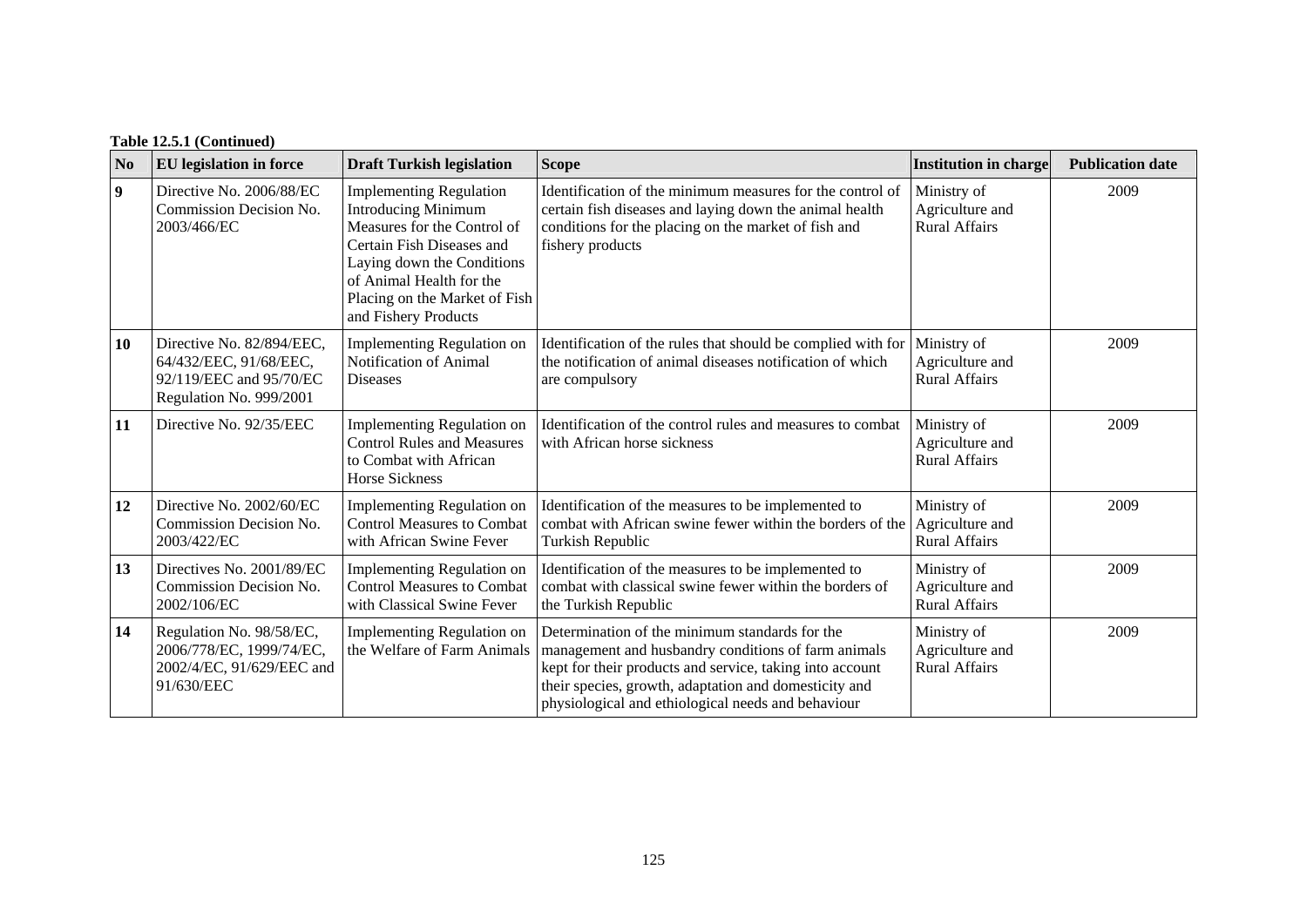# **2 Schedule of institutional capacity building requirements necessary for legislative approximation and implementation**

**Table 12.5.2** 

| N <sub>0</sub>   | <b>Requirements</b>                                                                                                                                                                                                                                  | Year       |  |  |  |  |
|------------------|------------------------------------------------------------------------------------------------------------------------------------------------------------------------------------------------------------------------------------------------------|------------|--|--|--|--|
|                  | (Ministry of Agriculture and Rural Affairs)                                                                                                                                                                                                          |            |  |  |  |  |
|                  | Preparation of Contingency Plans for diseases including Newcastle, Rinderpest and Bluetongue                                                                                                                                                         | 2010-2011  |  |  |  |  |
| $\boldsymbol{2}$ | Updating of existing contingency plans for FMD and PPR                                                                                                                                                                                               | 2009       |  |  |  |  |
| 3                | Conduct of simulation exercises for contingency plans                                                                                                                                                                                                | 2010-2011  |  |  |  |  |
| 4                | Strengthening of local and national crisis centres in terms of equipment and materials                                                                                                                                                               | 2008-2009  |  |  |  |  |
| 5                | Accreditation of all reference veterinary control and research institutes and laboratories for diagnostic tests giving priority to reference<br>laboratories of veterinary control and research institutes                                           | After 2011 |  |  |  |  |
| 6                | Making all regional laboratories capable to carry out tests in OIE standards                                                                                                                                                                         | After 2011 |  |  |  |  |
|                  | Development of a rehabilitation plan for the backyard poultry sector                                                                                                                                                                                 | 2008-2009  |  |  |  |  |
| 8                | Strengthening BSL-3 laboratories that meet international standards for the diagnosis of Avian Influenza                                                                                                                                              | 2008-2009  |  |  |  |  |
| 9                | Supply of laboratory equipment, analysis kits and veterinary safety gear for increasing the diagnostic, monitoring and disease control capacity<br>of laboratories with a view to control Avian Influenza                                            | 2008-2009  |  |  |  |  |
| 10               | In the framework of the control of Avian Influenza, review of the current situation, development and implementation of a strategy and<br>epidemiological programmes and surveys, as well as supply of services for the training of responsible staff | 2008-2010  |  |  |  |  |
| 11               | Training at home and abroad on avian influenza issues including culling of animals, implementation of contingency plans (including the<br>requirements of the Ministry of Health) and epidemiological programmes and surveys                         | 2008-2010  |  |  |  |  |
| 12               | Raising public awareness on Avian Influenza                                                                                                                                                                                                          | 2008-2009  |  |  |  |  |
| 13               | Fulfilment of obligations of national reference laboratories including ring tests, supply of standard materials and method development and<br>confirmation tests                                                                                     | 2010-2011  |  |  |  |  |
| 14               | Determination of norm positions of veterinary laboratories and recruitment of qualified personnel required for these laboratories                                                                                                                    | 2010-2011  |  |  |  |  |
| 15               | Training for the strengthening of epidemiology units of institutes                                                                                                                                                                                   | 2008-2009  |  |  |  |  |
| 16               | Supply of vaccines and vaccination equipment for the control of FMD and implementation of mass vaccination                                                                                                                                           | 2008-2010  |  |  |  |  |
| 17               | Supply of sero-surveillance equipment and cleaning and disinfection materials for the control of FMD                                                                                                                                                 | 2008-2010  |  |  |  |  |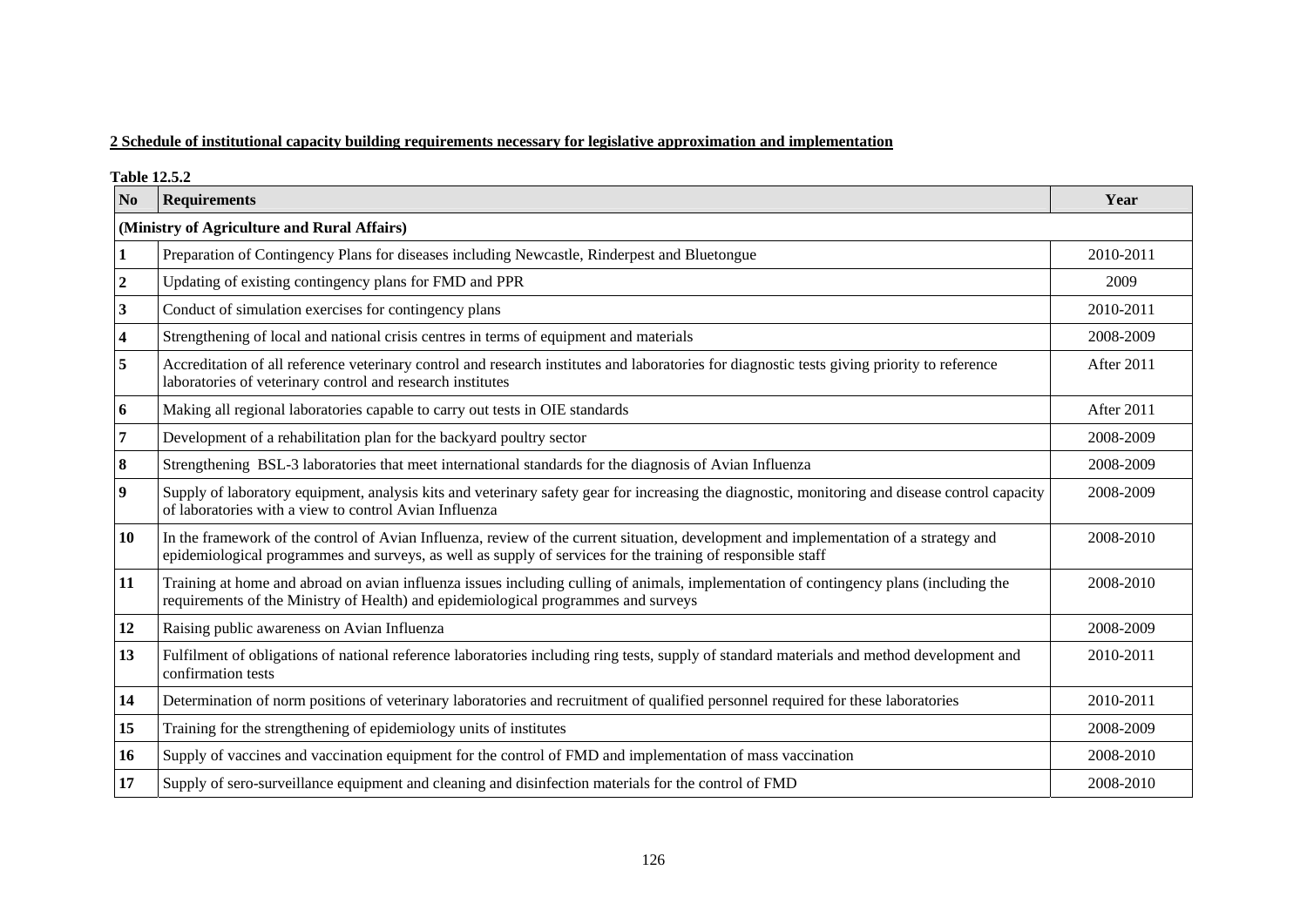|  |  | Table 12.5.2 (Continued) |
|--|--|--------------------------|
|--|--|--------------------------|

| $\mathbf{N}\mathbf{0}$ | <b>Requirements</b>                                                                                                                                                                                                              | Year            |
|------------------------|----------------------------------------------------------------------------------------------------------------------------------------------------------------------------------------------------------------------------------|-----------------|
| 18                     | Ensuring compensation payments for culling aimed at the control of animal diseases, including primarily the implementation of a regional<br>compensated slaughtering programme for FMD                                           | 2008-2009       |
| 19                     | Supply of vaccines for the control of rabies, implementation of mass vaccination and supply of laboratory and other equipment for the<br>diagnosis and treatment of the disease                                                  | 2008-2010       |
| 20                     | Training for the control of rabies, and provision of assistance for development of vaccination and eradication programmes                                                                                                        | 2008-2010       |
| 21                     | Construction of 3 animal care units in 3 provinces and provision of supervision services for construction                                                                                                                        | 2008-2009       |
| 22                     | Presenting a laboratory upgrading plan for enhancing diagnostic, monitoring and disease control capacity of laboratories, providing technical<br>assistance for the determination of requirements and implementation of the plan | 2010-2011       |
| 23                     | Supply of vaccines, disinfection equipment and survey equipment for the control of PPR and implementation of mass vaccination                                                                                                    | 2009-2011       |
| 24                     | Increase of vaccine production capacity for the control of PPR                                                                                                                                                                   | 2009-2011       |
| 25                     | Employment of 1000 veterinarians, 500 veterinary health technicians and IT experts                                                                                                                                               | 2008-2009       |
| 26                     | Temporary employment of private veterinarians during vaccination campaigns                                                                                                                                                       | 2008-2009       |
| 27                     | Risk analysis for TSE group diseases                                                                                                                                                                                             | 2010-2011       |
| 28                     | Updating of the existing control and eradication programmes for brucellosis and tuberculosis and the broadening the implementation scope of<br>these programmes                                                                  | 2010-2011       |
| 29                     | Conduct of surveys in the equine population of eastern and south eastern provinces for the monitoring of equine infectious anaemia                                                                                               | 2010-2011       |
| 30                     | Development of a database for the identification of equine animals                                                                                                                                                               | 2010-2011       |
| 31                     | Elaboration of a programme concerning measures such as survey, vaccination disinfectionetc depending on assessment to be made after<br>finalisation of animal diseases control projects <sup>4</sup>                             | 2011 and beyond |

<span id="page-10-0"></span><sup>&</sup>lt;sup>4</sup> Financial requirement for this capacity building measure will be determined depending on assessment to be made after finalisation of animal diseases control projects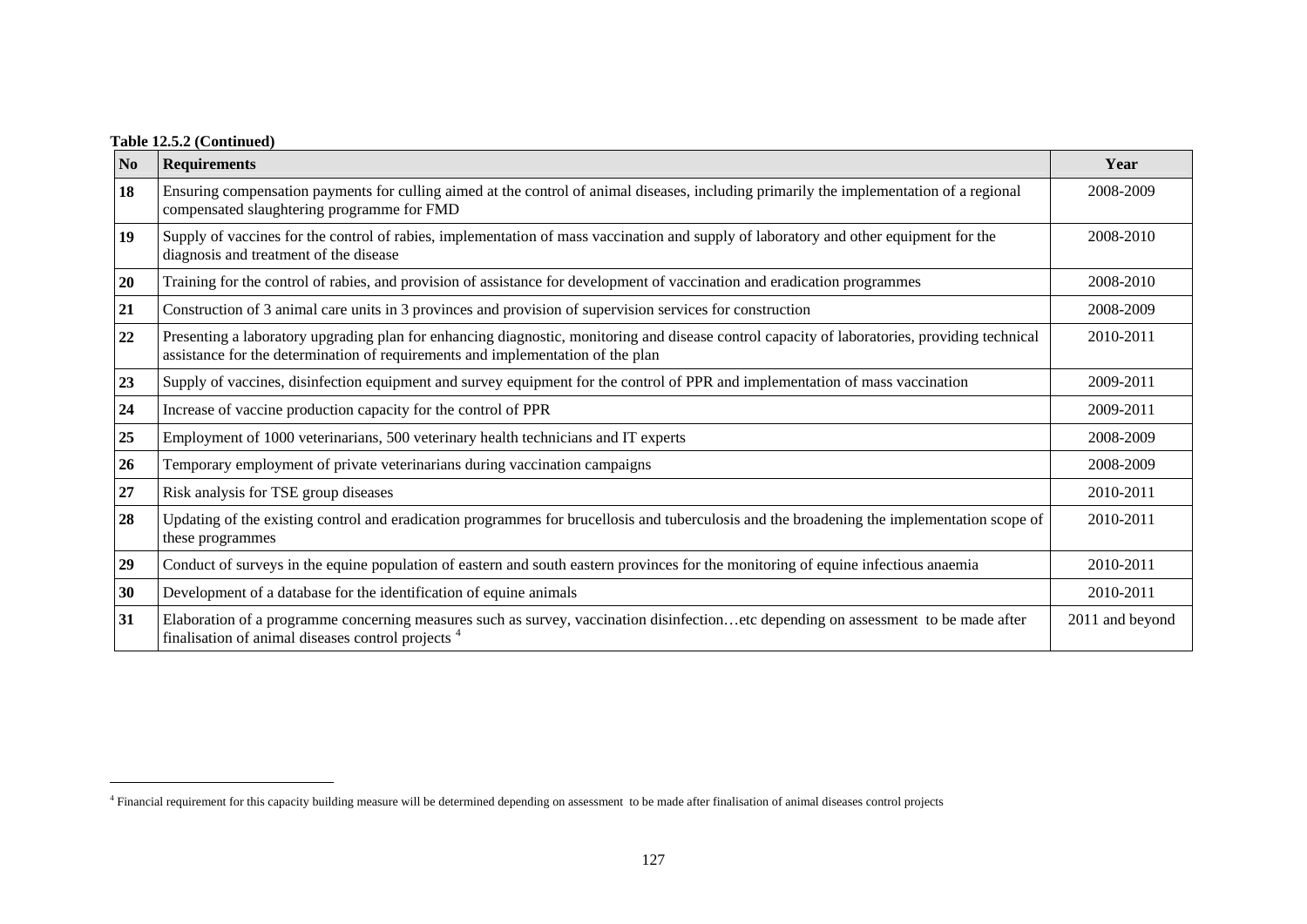| <b>Table 12.5.3</b>                                                                                  |           |                        |            |              | (Euro)       |
|------------------------------------------------------------------------------------------------------|-----------|------------------------|------------|--------------|--------------|
| <b>Requirements (Ministry of Agriculture and Rural</b><br>Affairs)                                   | Year      | <b>National Budget</b> | EU sources | <b>Other</b> | <b>Total</b> |
| I-Investment                                                                                         |           |                        |            |              |              |
| Strengthening P3 laboratory for the of the diagnosis of<br>Avian Influenza <sup>5</sup>              | 2008-2009 |                        |            | 3,860,000    | 3,860,000    |
| Supply of vaccines for the control of FMD <sup>6</sup>                                               | 2008-2009 | 2,111,750              | 6,335,250  |              | 8,447,000    |
| Supply of cleaning and disinfection equipment for the<br>control of FMD $7$                          | 2008-2009 | 275,000                | 225,000    |              | 500,000      |
| Supply of sero-surveillance equipment for the<br>determination of the prevalence of FMD <sup>8</sup> | 2008-2009 | 109,200                | 327,600    |              | 436,800      |

<span id="page-11-0"></span><sup>&</sup>lt;sup>5</sup> Financed by the project titled "Avian Influenza Preparedness and Response Project - TR AI.06" under the Pre-accession Financial Assistance 2006 Programme

<span id="page-11-1"></span><sup>&</sup>lt;sup>6</sup> Financed by the project titled "Control of Foot and Mouth Disease in Turkey - TR 06.03.02" under the Pre-accession Financial Assistance 2006 Programme

<sup>7</sup> Financed by the project titled "Control of Foot and Mouth Disease in Turkey - TR 06.03.02" under the Pre-accession Financial Assistance 2006 Programme

<span id="page-11-3"></span><span id="page-11-2"></span><sup>8</sup> Financed by the project titled "Control of Foot and Mouth Disease in Turkey - TR 06.03.02" under the Pre-accession Financial Assistance 2006 Programme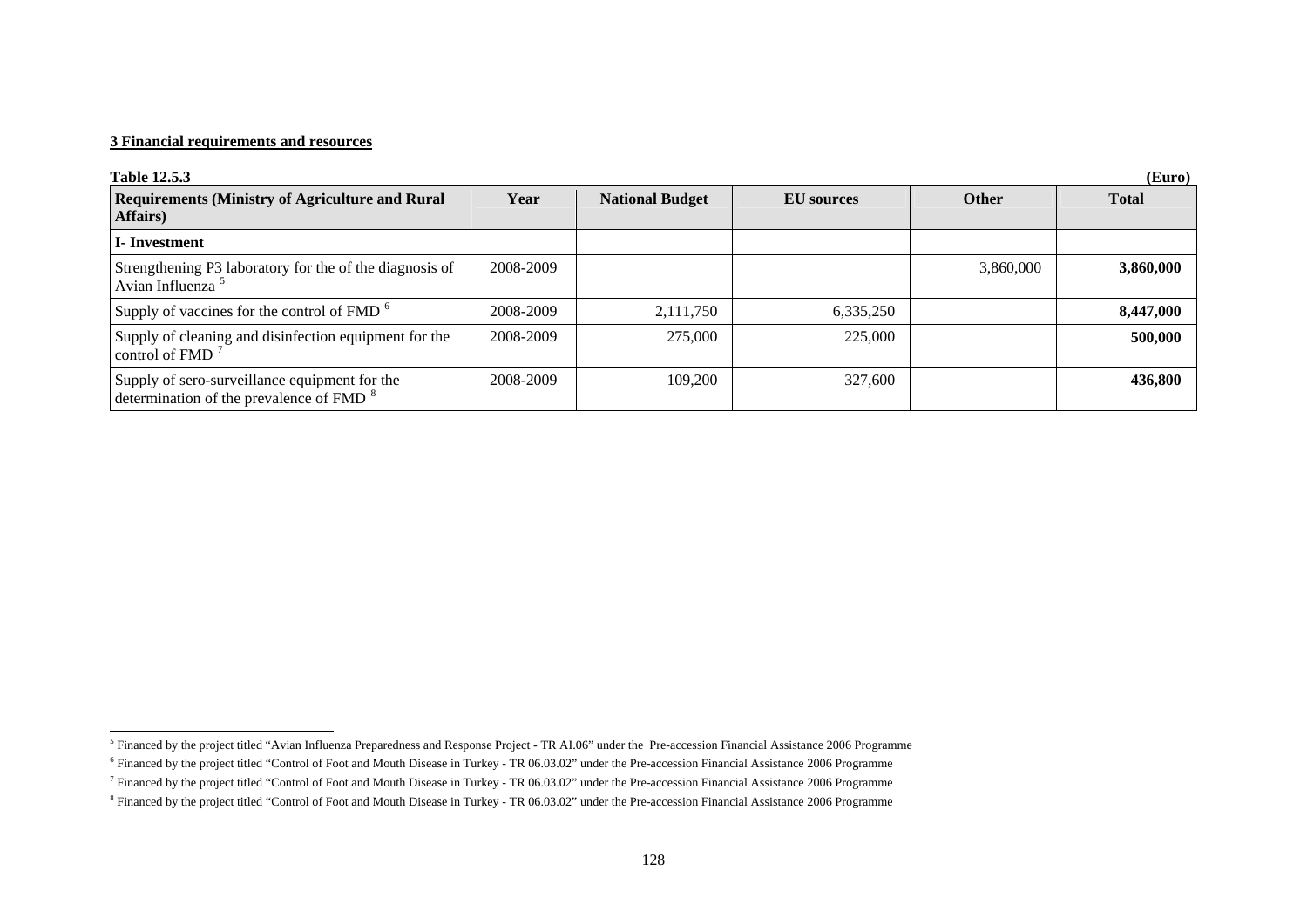| Table 12.5.3 (Continued)                                                                                                                                                                                                                          |           |                        |                   |              | (Euro)       |
|---------------------------------------------------------------------------------------------------------------------------------------------------------------------------------------------------------------------------------------------------|-----------|------------------------|-------------------|--------------|--------------|
| <b>Requirements (Ministry of Agriculture and Rural</b><br><b>Affairs</b> )                                                                                                                                                                        | Year      | <b>National Budget</b> | <b>EU</b> sources | <b>Other</b> | <b>Total</b> |
| Supply of vaccines for the control of rabies <sup>9</sup>                                                                                                                                                                                         | 2008-2010 | 378,437                | 1,171,313         |              | 1,549,750    |
| Supply of vaccines for the control of PPR $^{10}$                                                                                                                                                                                                 | 2009-2011 | 3,825,000              | 11,475,000        |              | 15,300,000   |
| Supply of equipment and materials for surveys to be<br>carried out in the equine population of eastern and south<br>eastern provinces for the monitoring of equine<br>infectious anaemia                                                          | 2008-2009 | 3,328,900              |                   |              | 3,328,900    |
| Drafting an laboratory upgrading plan to increase the<br>capacity of laboratories for diagnosis, monitoring and<br>fighting against diseases, providing technical assistance<br>for identifying the needs and implementing the plan <sup>11</sup> | 2010-2011 |                        |                   | 50,000       | 50,000       |

<span id="page-12-0"></span><sup>&</sup>lt;sup>9</sup> Financed by the project titled "Control of Rabies Disease in Turkey - TR 05.03.06" under Pre-accession Financial Assistance 2005 Programme

<span id="page-12-1"></span><sup>&</sup>lt;sup>10</sup> To be financed by project titled "Ear Tagging and Vaccination of Sheep and Goats - TR 08.02.08" proposed under Pre-accession Financial Assistance 2008 Programme

<span id="page-12-2"></span><sup>&</sup>lt;sup>11</sup> Technical assistance is planned to be taken within the scope of the support to be provided by FAO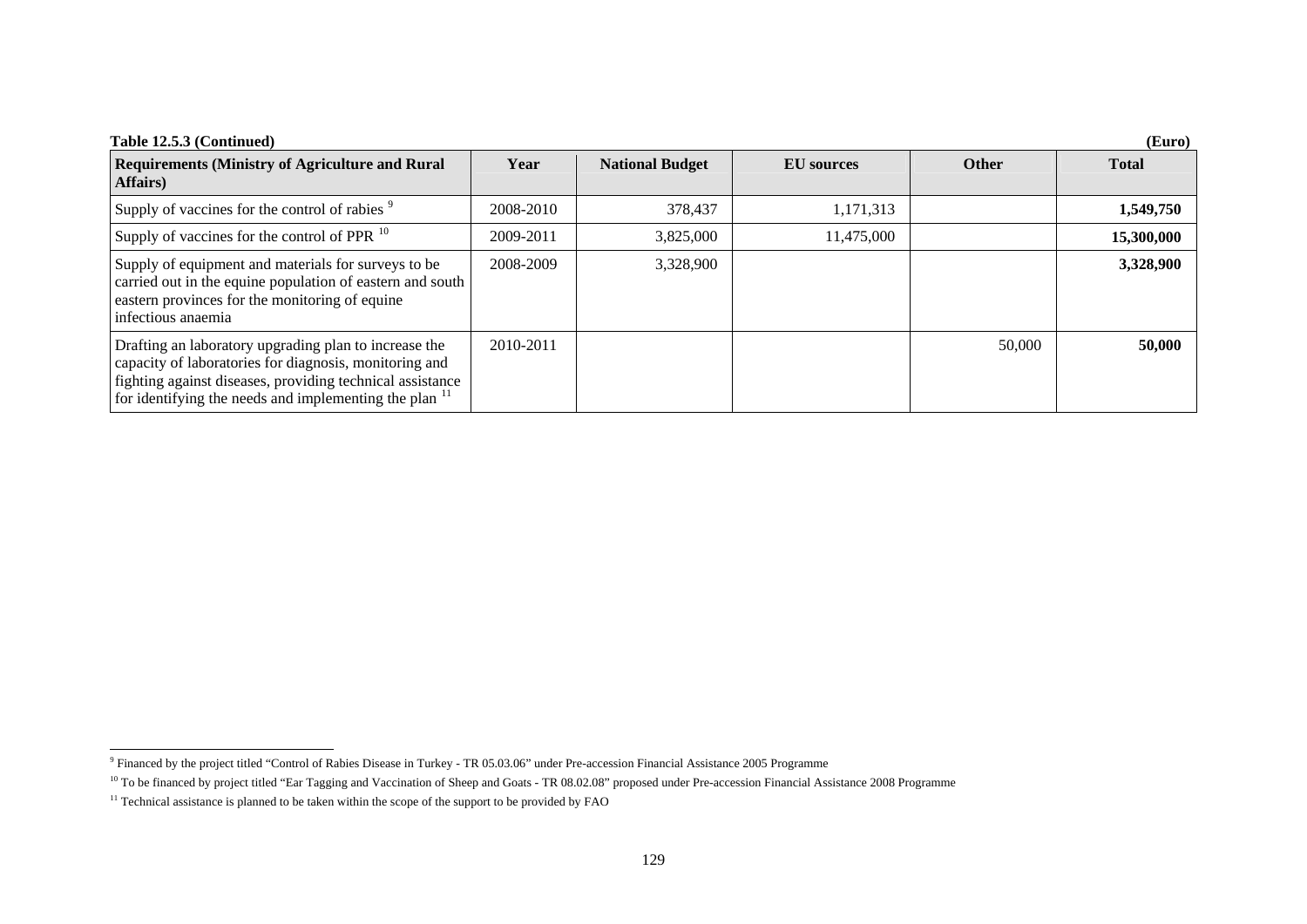| Table 12.5.3 (Continued)                                                                                                                                                                                                                                 |           |                        |            |              | (Euro)       |
|----------------------------------------------------------------------------------------------------------------------------------------------------------------------------------------------------------------------------------------------------------|-----------|------------------------|------------|--------------|--------------|
| <b>Requirements (Ministry of Agriculture and Rural</b><br>Affairs)                                                                                                                                                                                       | Year      | <b>National Budget</b> | EU sources | <b>Other</b> | <b>Total</b> |
| II- Legislative approximation and implementation                                                                                                                                                                                                         |           |                        |            |              |              |
| - Personnel                                                                                                                                                                                                                                              |           |                        |            |              |              |
| - Training                                                                                                                                                                                                                                               |           |                        |            |              |              |
| In-country and limited abroad training on the<br>implementation of contingency plans for avian<br>influenza, culling of animals (including the<br>requirements of the Ministry of Health) and on<br>epidemiological programmes and surveys <sup>12</sup> | 2008-2010 |                        |            | 570,000      | 570,000      |
| Training of hunters on Avian Influenza <sup>13</sup>                                                                                                                                                                                                     | 2008-2009 |                        |            | 30,000       | 30,000       |
| Training of the personnel of small and medium sized<br>enterprises on Avian Influenza <sup>14</sup>                                                                                                                                                      | 2008-2009 |                        |            | 30,000       | 30,000       |
| Preparation of posters, TV spots, etc. to raise public<br>awareness on Avian Influenza <sup>15</sup>                                                                                                                                                     | 2008-2009 |                        |            | 232,500      | 232,500      |

<span id="page-13-0"></span><sup>&</sup>lt;sup>12</sup> Financed by the World Bank project titled "Avian Influenza and Human Pandemic Preparedness and Response Project"

<span id="page-13-1"></span><sup>&</sup>lt;sup>13</sup> Financed by the World Bank project titled "Avian Influenza and Human Pandemic Preparedness and Response Project"

<span id="page-13-2"></span><sup>&</sup>lt;sup>14</sup> Financed by the World Bank project titled "Avian Influenza and Human Pandemic Preparedness and Response Project"

<span id="page-13-3"></span><sup>&</sup>lt;sup>15</sup> Financed by the World Bank project titled "Avian Influenza and Human Pandemic Preparedness and Response Project"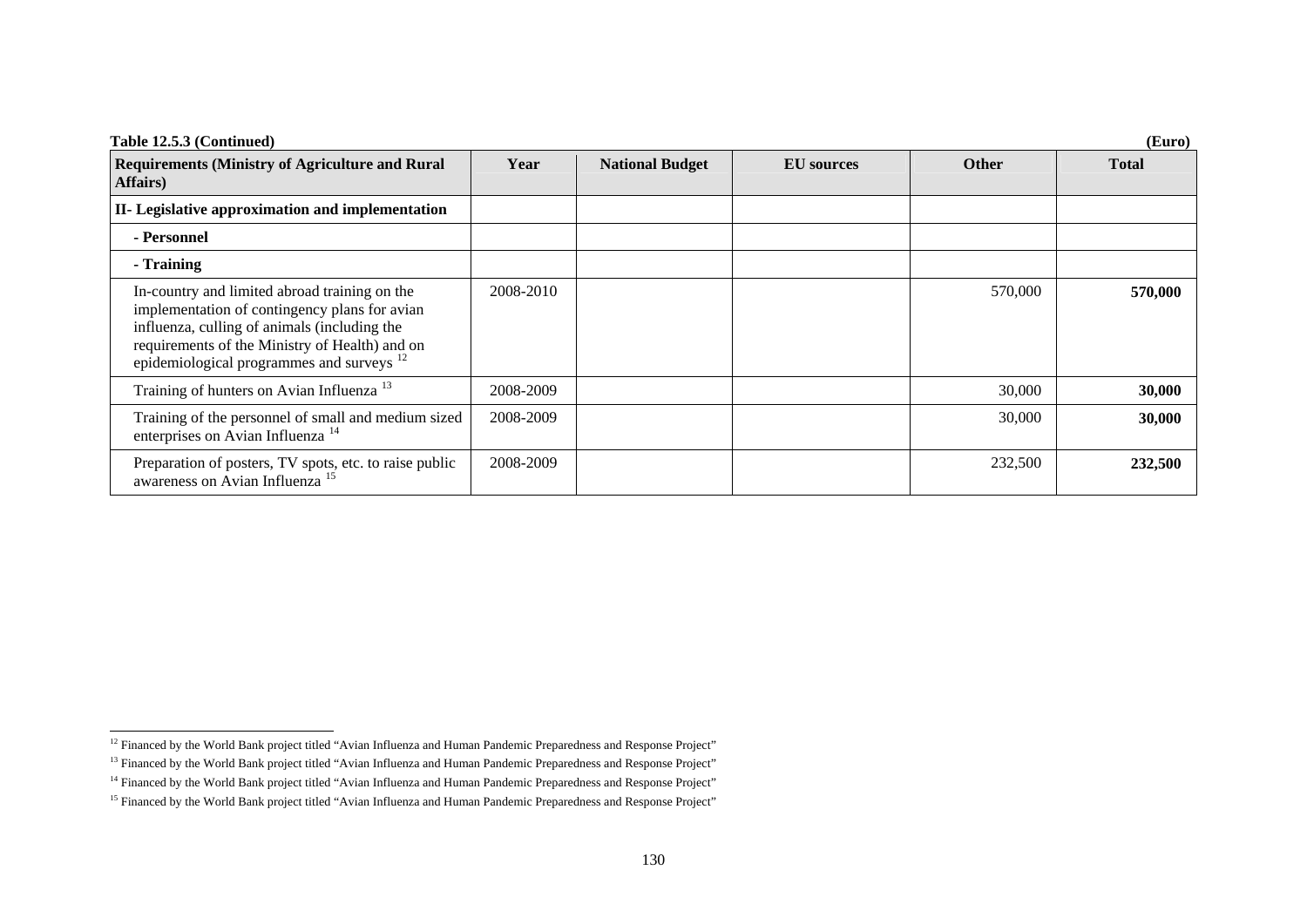| Table 12.5.3 (Continued)                                                                                                                                                                                   |           |                        |                   |              | (Euro)       |
|------------------------------------------------------------------------------------------------------------------------------------------------------------------------------------------------------------|-----------|------------------------|-------------------|--------------|--------------|
| <b>Requirements (Ministry of Agriculture and Rural</b><br>Affairs)                                                                                                                                         | Year      | <b>National Budget</b> | <b>EU</b> sources | <b>Other</b> | <b>Total</b> |
| - Consultancy                                                                                                                                                                                              |           |                        |                   |              |              |
| Provision of supervision services for the construction<br>of animal care units for the control of rabies <sup>16</sup>                                                                                     | 2008-2009 | 50,000                 | 150,000           |              | 200,000      |
| Training of personnel and preparation of vaccination<br>and eradication programmes for the control of rabies.                                                                                              | 2008-2009 |                        | 761,500           |              | 761,500      |
| - Translation                                                                                                                                                                                              |           |                        |                   |              |              |
| - Other                                                                                                                                                                                                    |           |                        |                   |              |              |
| Support to the information and publicity campaigns<br>and vaccination activities to be carried out for<br>fighting against PPR <sup>17</sup>                                                               | 2009-2011 | 120,000                | 1,080,000         |              | 1,200,000    |
| Making compensatory payment for culling of<br>animals within the scope of fighting against animal<br>diseases, giving priority to regional compensatory<br>slaughter method against foot-and-mouth disease | 2008-2010 | 15,000,000             |                   |              | 15,000,000   |
| <b>Total</b>                                                                                                                                                                                               |           | 25,198,287             | 21,525,663        | 4,772,500    | 51,496,450   |

<span id="page-14-0"></span><sup>&</sup>lt;sup>16</sup> Financed by the project titled "Control of Rabies Disease in Turkey - TR 05.03.06" under Pre-accession Financial Assistance 2005 Programme

<span id="page-14-1"></span><sup>&</sup>lt;sup>17</sup> To be financed by the project titled "Tagging and Vaccination of Sheep and Goats - TR 08.02.08" under Pre-accession Financial Assistance 2008 Programme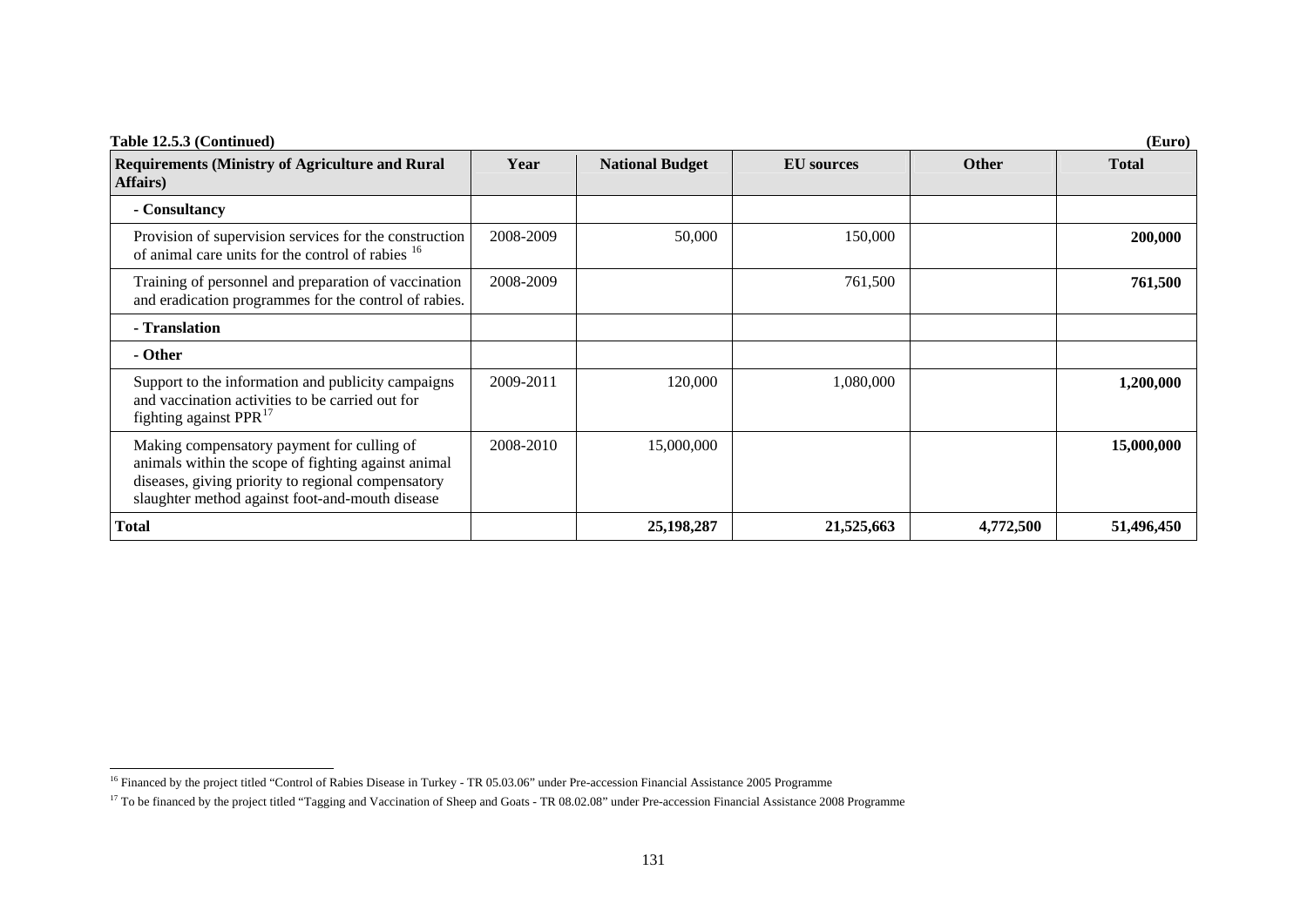**Priority 12,6 Enhancing laboratory and control capacities in the food safety, veterinary and phytosanitary domain ,in particular as regards reference laboratories, residue testing (including control plans) and sampling procedures** 

# **1 Schedule of legislative alignment**

| <b>Table 12.6.1</b> |  |
|---------------------|--|
|---------------------|--|

| <b>No</b>      | <b>EU</b> legislation in force                   | <b>Draft Turkish legislation</b>                                                                                                                                                                      | <b>Scope</b>                                                                                                                                                                                                                                                                                                                          | Institution in charge                                  | <b>Publication date</b> |
|----------------|--------------------------------------------------|-------------------------------------------------------------------------------------------------------------------------------------------------------------------------------------------------------|---------------------------------------------------------------------------------------------------------------------------------------------------------------------------------------------------------------------------------------------------------------------------------------------------------------------------------------|--------------------------------------------------------|-------------------------|
|                |                                                  | Strategy to Serve as a Basis<br>for the Harmonization with<br>and Implementation,<br>Management and<br>Enforcement of the EU<br>Legislation on Food Safety,<br>Veterinary and Phytosanitary<br>Policy | Setting a strategy for the improvement in fight against<br>animal diseases and enhancing institutional capacity<br>including laboratories with a view to achieve an efficient<br>harmonization with and implementation of EU legislation<br>on food safety, veterinary and phytosanitary and thus<br>fulfilling the opening benchmark | Ministry of<br>Agriculture and<br><b>Rural Affairs</b> | 2009                    |
| $\overline{2}$ | Regulation No. 882/2004                          | Implementing Regulation on<br><b>Establishment of a National</b><br>Food Reference Laboratory<br>Presidency.                                                                                          | Bringing all laboratory services to the same level with the<br>equivalent laboratories in EU and harmonization with the<br>food safety policy of the EU                                                                                                                                                                               | Ministry of<br>Agriculture and<br><b>Rural Affairs</b> | 2009                    |
| 3              | Directive No. 92/90/EC<br>92/105/EC and 93/50/EC | Implementing Regulation on<br><b>Plant Passport</b>                                                                                                                                                   | Establishing a structure in compliance with the plant<br>passport implementation of EU                                                                                                                                                                                                                                                | Ministry of<br>Agriculture and<br><b>Rural Affairs</b> | 2010                    |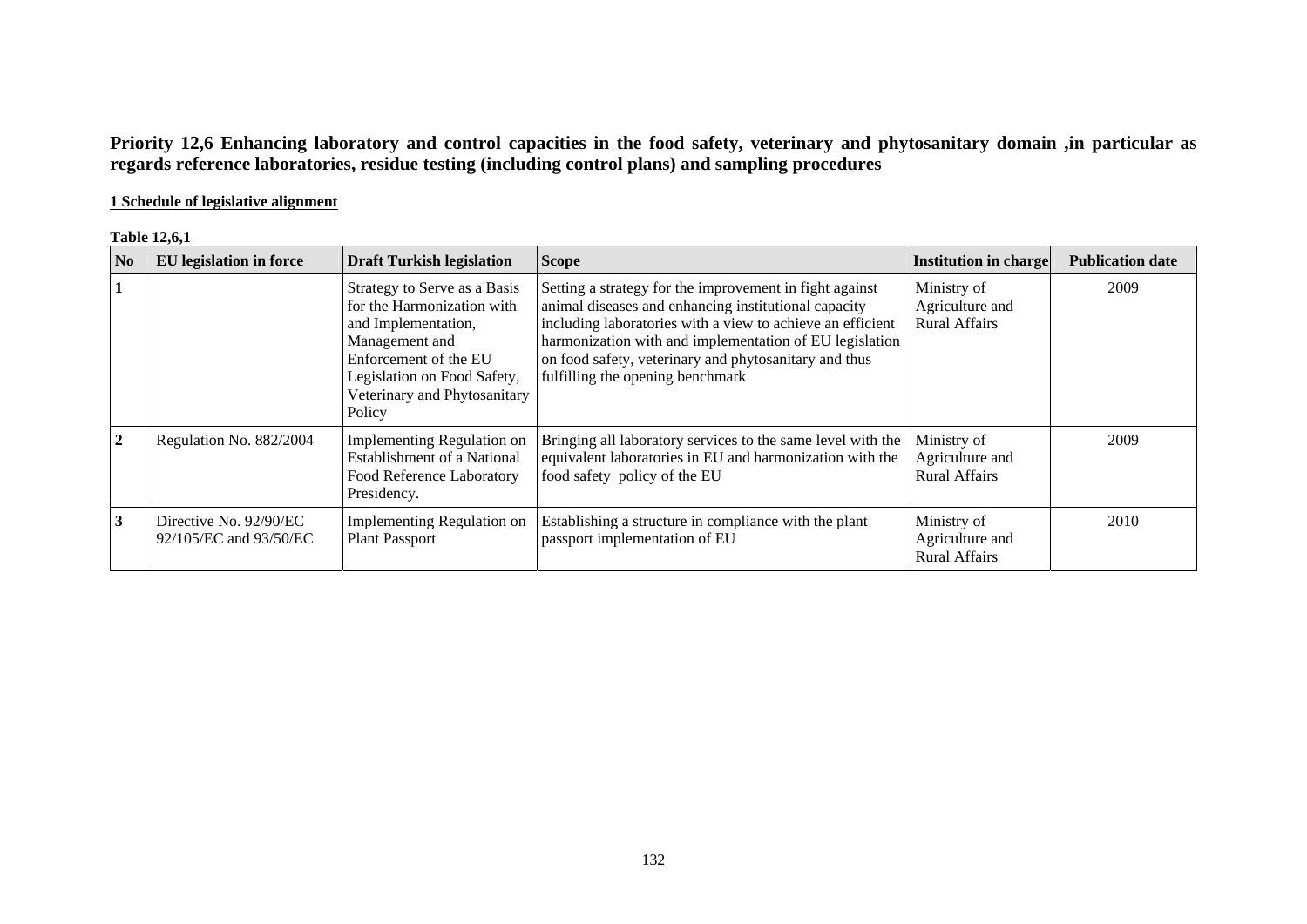## **2 Schedule of institutional capacity building requirements necessary for legislative approximation and implementation**

**Table 12,6,2** 

| N <sub>0</sub>   | <b>Requirements</b>                                                                                                                                                                                                          | Year      |  |  |  |  |
|------------------|------------------------------------------------------------------------------------------------------------------------------------------------------------------------------------------------------------------------------|-----------|--|--|--|--|
|                  | (Ministry of Agriculture and Rural Affairs)                                                                                                                                                                                  |           |  |  |  |  |
|                  | Construction and procurement of necessary equipment of 5 Veterinary Border Inspection Posts                                                                                                                                  | 2008-2009 |  |  |  |  |
| $\boldsymbol{2}$ | Setting up a unit within the Ministry of Agriculture and Rural Affairs which will only be in charge of the Border Inspection Posts                                                                                           | 2008-2009 |  |  |  |  |
| 3                | Need assessment for the border inspection posts to make them operational and short-term technical assistance on the relevant training<br>activities                                                                          | 2008-2009 |  |  |  |  |
| 4                | Providing supervision service for the construction of Border Inspection Posts                                                                                                                                                | 2008-2009 |  |  |  |  |
| 5                | Employment of personnel for Border Inspection Posts and making them operational                                                                                                                                              | 2010-2011 |  |  |  |  |
| 6                | Construction and installation of equipment in Veterinary Border Inspection Posts in Ambarlı and Gürbulak                                                                                                                     | 2010-2011 |  |  |  |  |
| 7                | Establishment of phytosanitary reference laboratories                                                                                                                                                                        | 2010-2011 |  |  |  |  |
| 8                | Establishment of National Food Reference Laboratory                                                                                                                                                                          | 2008-2009 |  |  |  |  |
| 9                | Supplying tools and equipment which can not be financed by the supply component of the project titled "Establishment of National Food<br>Reference Laboratory"                                                               | 2010-2012 |  |  |  |  |
| 10               | Abroad training for the personnel of National Food Reference Laboratory with a view to enable them to work with internationally accepted<br>methods and gain experience on-site practices                                    | 2010-2012 |  |  |  |  |
| 11               | Recruitment of local and foreign experts in order to increase the expertise capacity of National Food Reference Laboratory                                                                                                   | 2010-2012 |  |  |  |  |
| 12               | Drafting projects with the support of international organisations and training some of the staff in this respect with the aim of ensuring<br>National Food Reference Laboratory to function more efficiently and effectively | 2010-2012 |  |  |  |  |
| 13               | Training of personnel in order to lay down the current situation in the field of food safety in Turkey, to identify the risks and to contribute to<br>risk assessment studies                                                | 2010-2012 |  |  |  |  |
| 14               | Establishment of 5 quarantine control points in South East and East Anatolian regions and provision of infrastructure for minimum analysis<br>and control                                                                    | 2009      |  |  |  |  |
| 15               | Improving the current registry system in respect of plant passport system and the registration of operators through additional server and<br>software programme                                                              | 2009      |  |  |  |  |
| 16               | Constructing greenhouses in Ankara Seed Registration and Certification Centre and Beydere/Manisa Seed Testing Centre.                                                                                                        | 2009      |  |  |  |  |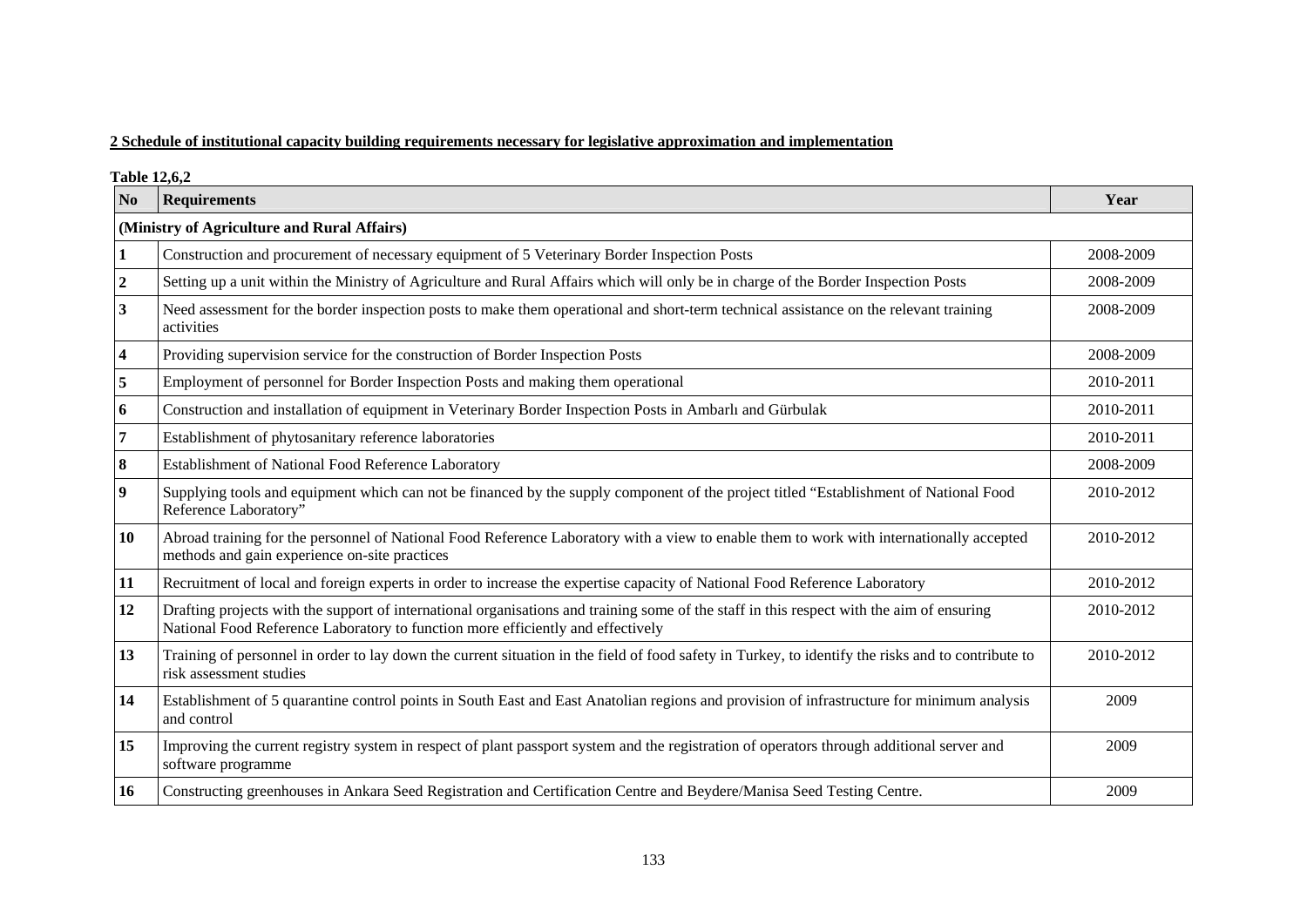# **Table 12.6.2 (Continued)**

| N <sub>0</sub> | <b>Requirements</b>                                                                                                                                                                                        | Yıl       |
|----------------|------------------------------------------------------------------------------------------------------------------------------------------------------------------------------------------------------------|-----------|
| 17             | Establishment of a central database concerning registration of plant varieties, seed certification and registration of breeders' rights                                                                    | 2008-2009 |
| 18             | Improving the infrastructures of Seed Registration and Certification Centre and 6 seed testing centre directorates                                                                                         | 2008-2009 |
| 19             | Supply of IT equipment and reference collection for Plant Breeder's Rights Office to be established and establishment of the database                                                                      | 2008-2009 |
| 20             | Trainings on registration, certification, marketing and diseases of all plant varieties and on database setup. Improving technical infrastructures<br>of institutions and establishment of database system | 2009      |
| 21             | Establishment of plant passport system.                                                                                                                                                                    | 2010-2011 |
| 22             | Providing supervision service for the construction of Border Inspection Posts                                                                                                                              | 2009-2010 |
| 23             | Employment of personnel for Border Inspection Posts and making them operational                                                                                                                            | 2010-2011 |
| 24             | Enhancing the infrastructure of Diyarbakır Seed Testing Laboratory                                                                                                                                         | 2008-2010 |
| 25             | Training on photsanitary for the personnel to be employed in Border Inspection Posts                                                                                                                       | 2009      |
| 26             | Abroad training for the personnel of Plant Breeder's Rights Office to be established.                                                                                                                      | 2009-2010 |
| 27             | Supplying consultancy service on transition to plant passport system                                                                                                                                       | 2009      |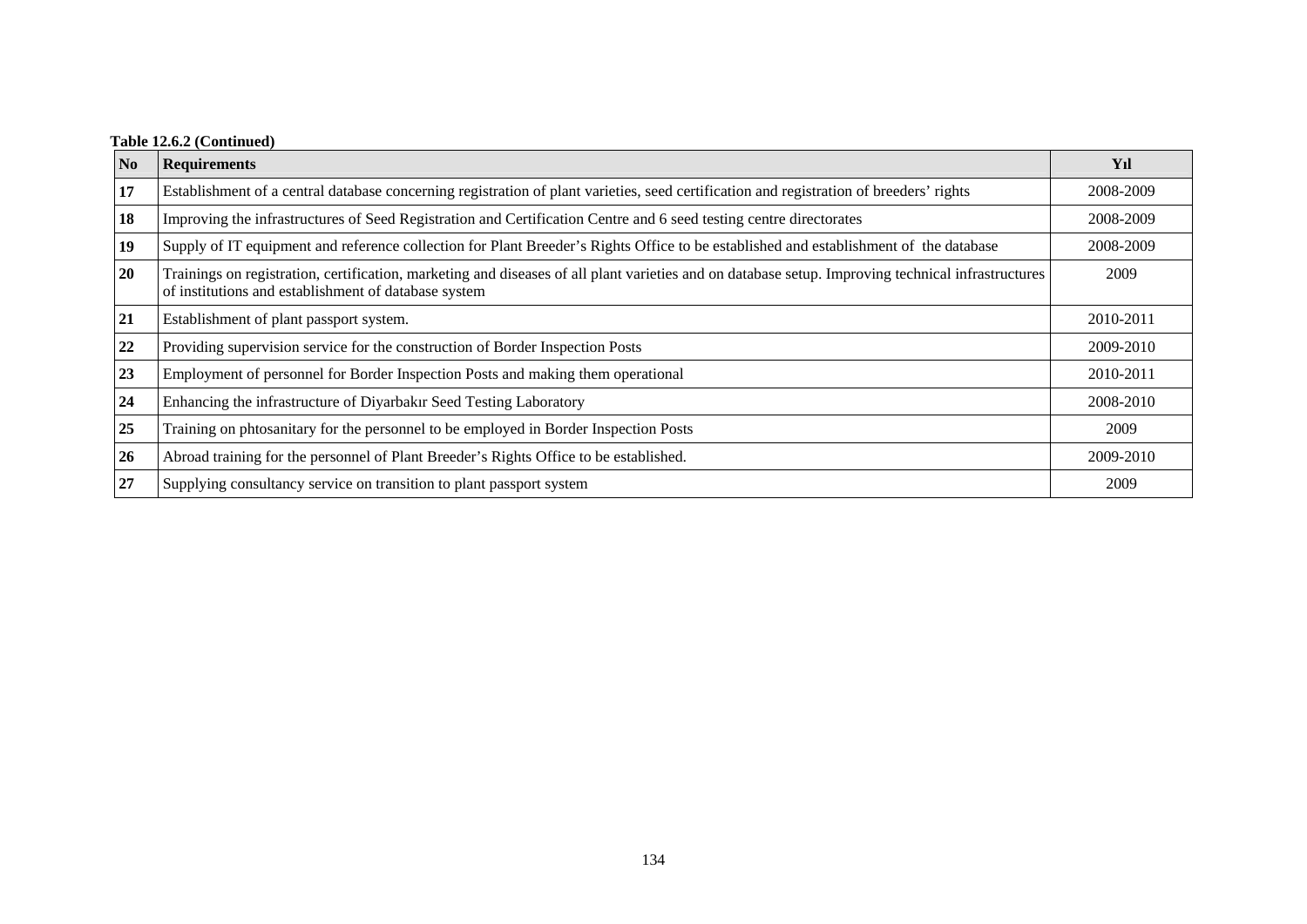| <b>Table 12.6.3</b><br>(Euro)                                                                                                                                                    |           |                        |                   |              |              |
|----------------------------------------------------------------------------------------------------------------------------------------------------------------------------------|-----------|------------------------|-------------------|--------------|--------------|
| <b>Requirements (Ministry of Agriculture and Rural</b><br>Affairs)                                                                                                               | Year      | <b>National Budget</b> | <b>EU</b> sources | <b>Other</b> | <b>Total</b> |
| <b>I</b> -Investment                                                                                                                                                             |           |                        |                   |              |              |
| Construction of 5 Veterinary Border Inspection Posts                                                                                                                             | 2007-2009 | 1,243,357              | 3,730,071         |              | 4,973,428    |
| Inspection of 5 Veterinary Border Inspection Posts                                                                                                                               | 2007-2009 | 149,875                | 449,725           |              | 599,600      |
| Supply of equipment of 5 Veterinary Border Inspection<br>Posts                                                                                                                   | 2007-2009 | 149,908                | 449,726           |              | 599,634      |
| Construction and installation of equipment for<br>Veterinary Border Inspection Posts in Ambarlı and<br>Gürbulak                                                                  | 2010-2011 | 771,570                | 2,314,761         |              | 3,086,331    |
| Establishment of 5 quarantine control points in South<br>East and East Anatolian regions and provision of<br>infrastructure for minimum analysis and control                     | 2009-2010 | 750,000                | 2,250,000         |              | 3,000,000    |
| Improving the current registry system in respect of plant<br>passport system and the registration of operators<br>through additional server and software programme <sup>18</sup> | 2009      | 35,000                 | 105,000           |              | 140,000      |
| Constructing greenhouses in Ankara Seed Registration<br>and Certification Centre and Beydere/Manisa Seed<br>Testing Centre <sup>19</sup>                                         | 2009      | 75,000                 | 225,000           |              | 300,000      |
| Establishment of a central database concerning<br>registration of plant varieties, seed certification and<br>registration of breeders' rights <sup>20</sup>                      | 2008-2009 |                        | 200,000           |              | 200,000      |
| Improving the infrastructures of Seed Registration and<br>Certification Centre and 6 seed testing centre<br>directorates <sup>21</sup>                                           | 2008-2009 | 215,000                | 645,000           |              | 860,000      |

<span id="page-18-0"></span><sup>&</sup>lt;sup>18</sup> Financed by the project titled "Plant Passport System and Registration of Operators - TR 07 IB AG 02" under Pre-Accession Financial Assistance 2007 Programme

<span id="page-18-1"></span><sup>&</sup>lt;sup>19</sup> Financed by the project titled "Development of Seed Sector in Turkey and Alignment to EU - TR 06.03.09" under Pre-accession Financial Assistance 2006 Programme

<span id="page-18-2"></span><sup>&</sup>lt;sup>20</sup> Financed by the project titled "Development of Seed Sector in Turkey and Alignment to EU - TR 06.03.09" under Pre-accession Financial Assistance 2006 Programme

<span id="page-18-3"></span><sup>&</sup>lt;sup>21</sup> Financed by the project titled "Development of Seed Sector in Turkey and Alignment to EU - TR 06.03.09" under Pre-accession Financial Assistance 2006 Programme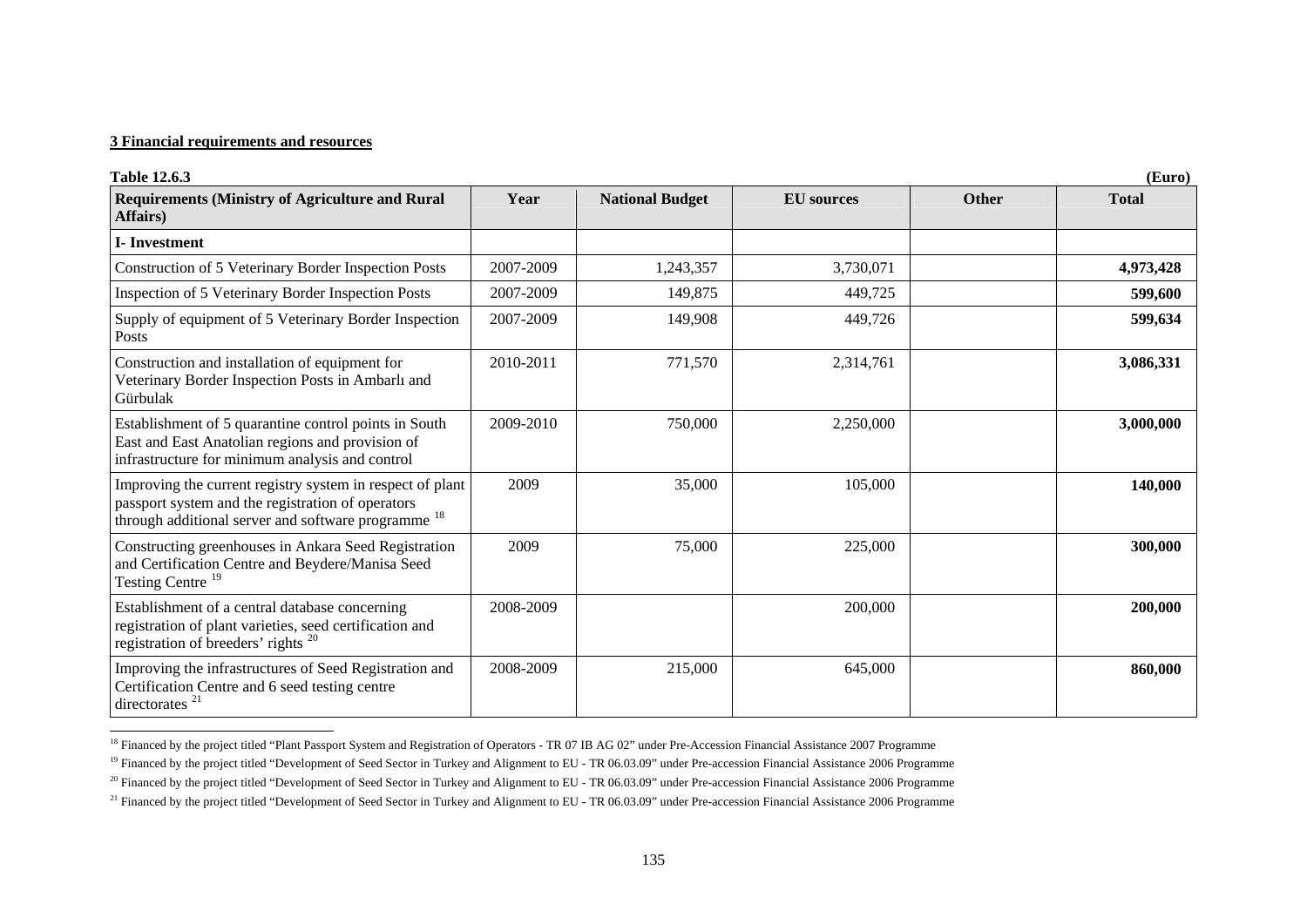| Table 12.6.3 (Continued)<br>(Euro)                                                                                                                                                                            |           |                        |                   |              |              |  |
|---------------------------------------------------------------------------------------------------------------------------------------------------------------------------------------------------------------|-----------|------------------------|-------------------|--------------|--------------|--|
| <b>Requirements (Ministry of Agriculture and Rural</b><br>Affairs)                                                                                                                                            | Year      | <b>National Budget</b> | <b>EU</b> sources | <b>Other</b> | <b>Total</b> |  |
| Supply of office and IT equipment and reference<br>collection for Plant Breeder's Rights Office to be<br>established and establishment of the database                                                        | 2008-2009 | 625,000                | 1,875,000         |              | 2,500,000    |  |
| Enhancing the infrastructure of Diyarbakır Seed<br>Testing Laboratory.                                                                                                                                        | 2008-2010 | 200,000                | 400,000           |              | 600,000      |  |
| Establishment of phytosanitary reference laboratories                                                                                                                                                         | 2009-2010 | 1,565,000              | 4,685,000         |              | 6,250,000    |  |
| Establishment of National Food Reference Laboratory                                                                                                                                                           | 2010-2012 | 350,000                | 1,050,000         |              | 1,400,000    |  |
| Supplying tools and equipment which can not financed<br>by the supply component of the project titled<br>"Establishment of National Food Reference Laboratory"                                                | 2010-2012 | 2,000,000              |                   |              | 2,000,000    |  |
| II- Legislative approximation and implementation                                                                                                                                                              |           |                        |                   |              |              |  |
| - Personnel                                                                                                                                                                                                   |           |                        |                   |              |              |  |
| - Training                                                                                                                                                                                                    |           |                        |                   |              |              |  |
| Training on phytosanitary for the personnel to be<br>employed in Border Inspection Posts                                                                                                                      | 2009      | 20,000                 | 60,000            |              | 80,000       |  |
| Abroad training for the personnel of Plant Breeder's<br>Rights Office to be established                                                                                                                       | 2009-2010 | 15,000                 | 30,000            |              | 45,000       |  |
| Abroad training for the personnel of National Food<br>Reference Laboratory with a view to enable them to<br>work with internationally accepted methods and gain<br>experience on-site practices <sup>23</sup> | 2010-2012 | 100,000                | 300,000           |              | 400,000      |  |

 $^{22}$  Financed by the project titled "Establishment of National Food Reference Laboratory - TR 05.03.04" Pre-Accession Financial Assistance 2005 Programme

<sup>&</sup>lt;sup>23</sup> Financed by the project titled "Establishment of National Food Reference Laboratory - TR 05.03.04" Pre-Accession Financial Assistance 2005 Programme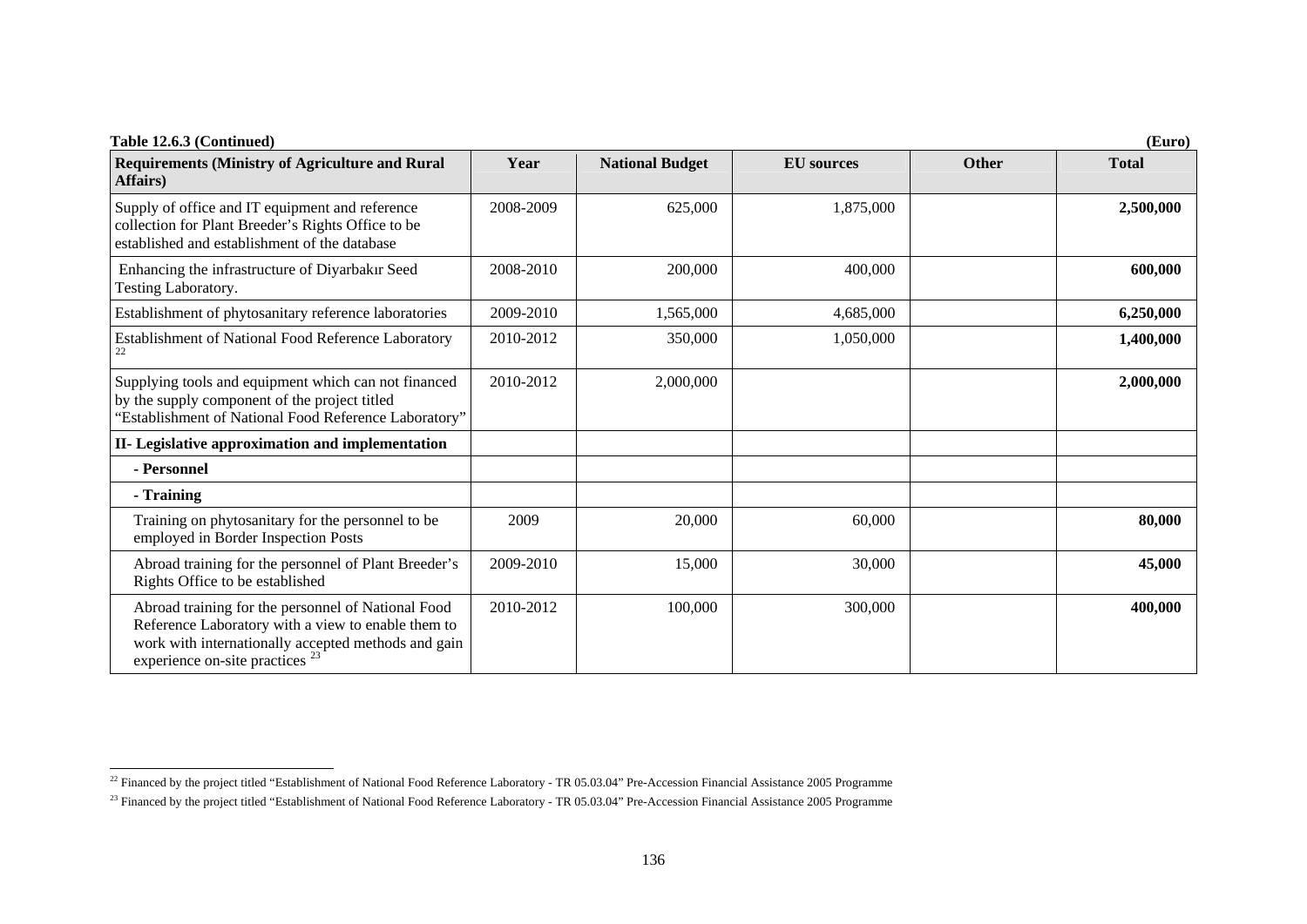| Table 12.6.3 (Continued)                                                                                                                                                                                                                            |           |                        |                   |       | (Euro)       |
|-----------------------------------------------------------------------------------------------------------------------------------------------------------------------------------------------------------------------------------------------------|-----------|------------------------|-------------------|-------|--------------|
| <b>Requirements (Ministry of Agriculture and Rural</b><br>Affairs)                                                                                                                                                                                  | Year      | <b>National Budget</b> | <b>EU</b> sources | Other | <b>Total</b> |
| Drafting projects with the support of international<br>organisations and training some of the staff in this<br>respect with the aim of ensuring National Food<br>Reference Laboratory to function more efficiently<br>and effectively <sup>24</sup> | 2010-2012 | 50,000                 | 150,000           |       | 200,000      |
| Training of personnel in order to lay down current<br>situation in the field of food safety in Turkey, to<br>identify the risks and to contribute to risk assessment<br>studies.                                                                    | 2010-2012 | 50,000                 | 150,000           |       | 200,000      |
| - Consultancy                                                                                                                                                                                                                                       |           |                        |                   |       |              |
| Supplying consultancy service on transition to plant<br>passport system <sup>25</sup>                                                                                                                                                               | 2009      |                        | 250,000           |       | 250,000      |
| Need assessment for the border inspection posts to<br>make them operational and short-term technical<br>assistance on the relevant training activities <sup>26</sup>                                                                                | 2008-2009 |                        | 250,000           |       | 250,000      |
| Providing supervision service for the construction of<br>Border Inspection Posts <sup>27</sup>                                                                                                                                                      | 2009      | 250,000                | 750,000           |       | 1,000,000    |
| Recruitment of local and foreign experts in order to<br>increase the expertise capacity of National Food<br>Reference Laboratory.                                                                                                                   | 2010-2012 | 100,000                |                   |       | 100,000      |
| - Translation                                                                                                                                                                                                                                       |           |                        |                   |       |              |
| - Other                                                                                                                                                                                                                                             |           |                        |                   |       |              |
| <b>Total</b>                                                                                                                                                                                                                                        |           | 8,714,710              | 20,319,283        |       | 29,033,993   |

<span id="page-20-0"></span><sup>&</sup>lt;sup>24</sup> Financed by the project titled "Establishment of National Food Reference Laboratory - TR 05.03.04" Pre-Accession Financial Assistance 2005 Programme

<span id="page-20-1"></span> $^{25}$  Financed by the project titled "Plant Passport System and Registration of Operators - TR 07 IB AG 02" under Pre-Accession Financial Assistance 2007 Programme.

<span id="page-20-2"></span><sup>&</sup>lt;sup>26</sup> Financed by the project titled "Establishment of Border Inspection Posts - TR 05.03.07" Pre-Accession Financial Assistance 2007 Programme

<span id="page-20-3"></span><sup>&</sup>lt;sup>27</sup> Financed by the project titled "Establishment of Border Inspection Posts - TR 05.03.07" Pre-Accession Financial Assistance 2007 Programme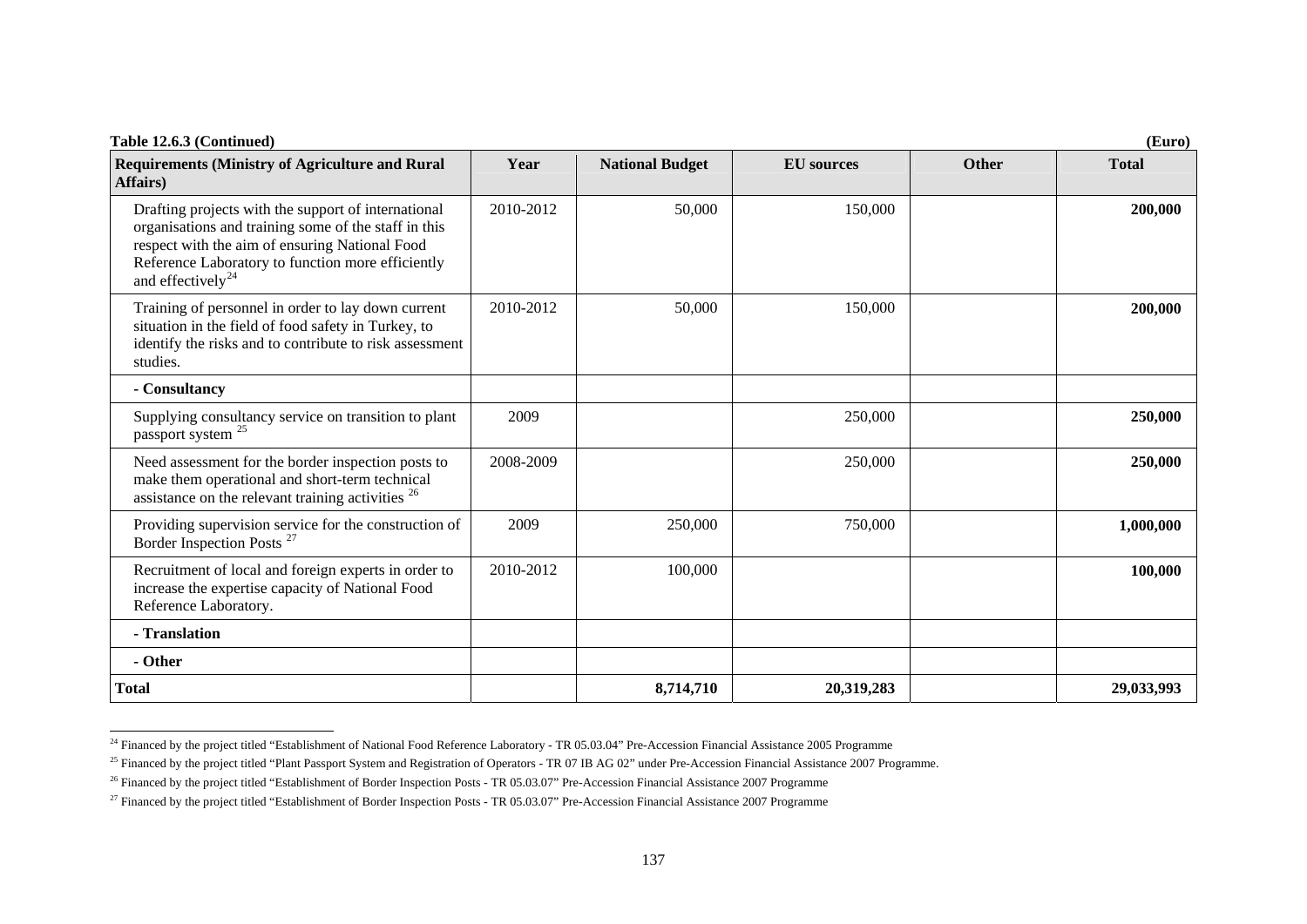# **Priority 12.7 Aligning the legislation on Transmissible Spongiform Encephalopathies (TSE) and animal by-products and start to set up the necessary collection and treatment system**

# **1 Schedule of legislative alignment**

#### **Table 12.7.1**

| N <sub>0</sub> | <b>EU</b> legislation in force | <b>Draft Turkish legislation</b>                                                              | <b>Scope</b>                                                                                                                                                                                                                                              | Institution in charge                                                                                                                                                 | <b>Publication date</b> |
|----------------|--------------------------------|-----------------------------------------------------------------------------------------------|-----------------------------------------------------------------------------------------------------------------------------------------------------------------------------------------------------------------------------------------------------------|-----------------------------------------------------------------------------------------------------------------------------------------------------------------------|-------------------------|
| 1              | Regulation No. 999/2001        | Legislation Defining the<br>Rules for Control,<br><b>Eradication and Prevention</b><br>of TSE | Aligning the rules implemented during the process of<br>production and marketing of live animals and animal-by<br>products with the relevant EU legislation on eradication,<br>control and prevention of TSE in animals                                   | Ministry of<br>Agriculture and<br><b>Rural Affairs</b><br>Ministry of<br>Environment and<br>Forestry<br>Ministry of Interior<br>(Municipalities),<br>NGO <sub>s</sub> | 2011                    |
| $\overline{2}$ | Regulation No. 1774/2002       | Legislation to be Drafted in<br>Accordance with Regulation<br>No. 1774/2002                   | With the aim of protecting lives of human beings and<br>animals, aligning the public health and animal health rules<br>concerning collection, storage, treatment, use and<br>destruction of animal-by products with the relevant<br>legislation of the EU | Ministry of<br>Agriculture and<br><b>Rural Affairs</b><br>Ministry of<br>Environment and<br>Forestry<br>Ministry of Interior<br>(Municipalities),<br><b>NGOs</b>      | After 2011              |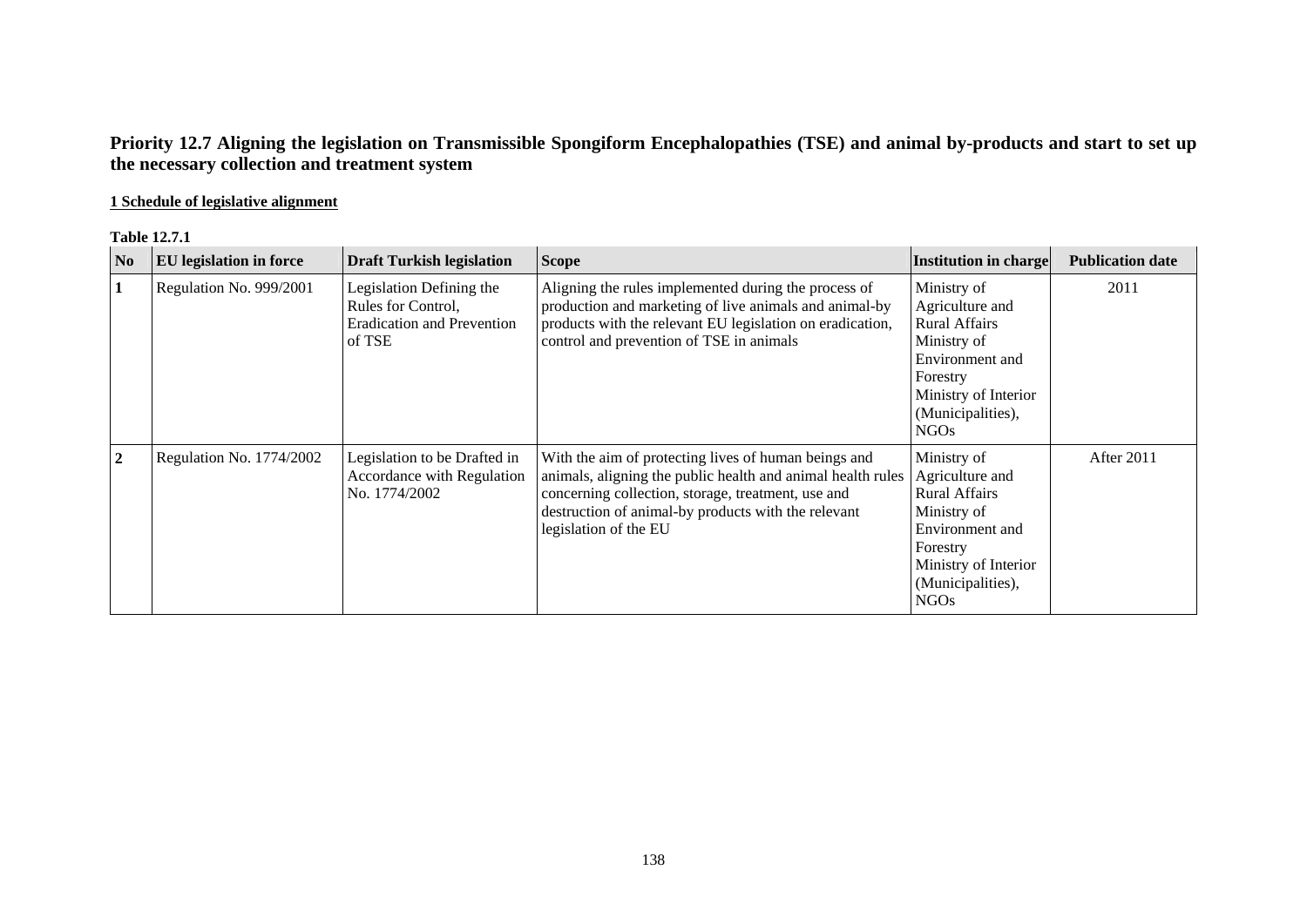## **2 Schedule of institutional capacity building requirements necessary for legislative approximation and implementation**

**Table 12.7.2** 

| $\overline{\mathbf{N}}$ | <b>Requirements</b>                                                                                             | Year              |  |  |  |  |
|-------------------------|-----------------------------------------------------------------------------------------------------------------|-------------------|--|--|--|--|
|                         | (Ministry of Agriculture and Rural Affairs)                                                                     |                   |  |  |  |  |
| 1                       | Enhancing rapid testing capacity of the laboratories within 8 Veterinary Control and Research Institutes        | 2010-2012         |  |  |  |  |
| $\sqrt{2}$              | Preparing survey plans                                                                                          | 2010-2012         |  |  |  |  |
| $\overline{3}$          | Training on diagnosis of disease and sampling for the personnel of laboratories and local units of the Ministry | 2010-2012         |  |  |  |  |
| <b>4</b>                | Harmonizing Rendering establishments with Regulation No. 1774/2002                                              | After 2012        |  |  |  |  |
| 5                       | Harmonizing slaughterhouses with Regulation No. 1774/2002                                                       | After 2012        |  |  |  |  |
| 6                       | Establishing burning units                                                                                      | <b>After 2012</b> |  |  |  |  |